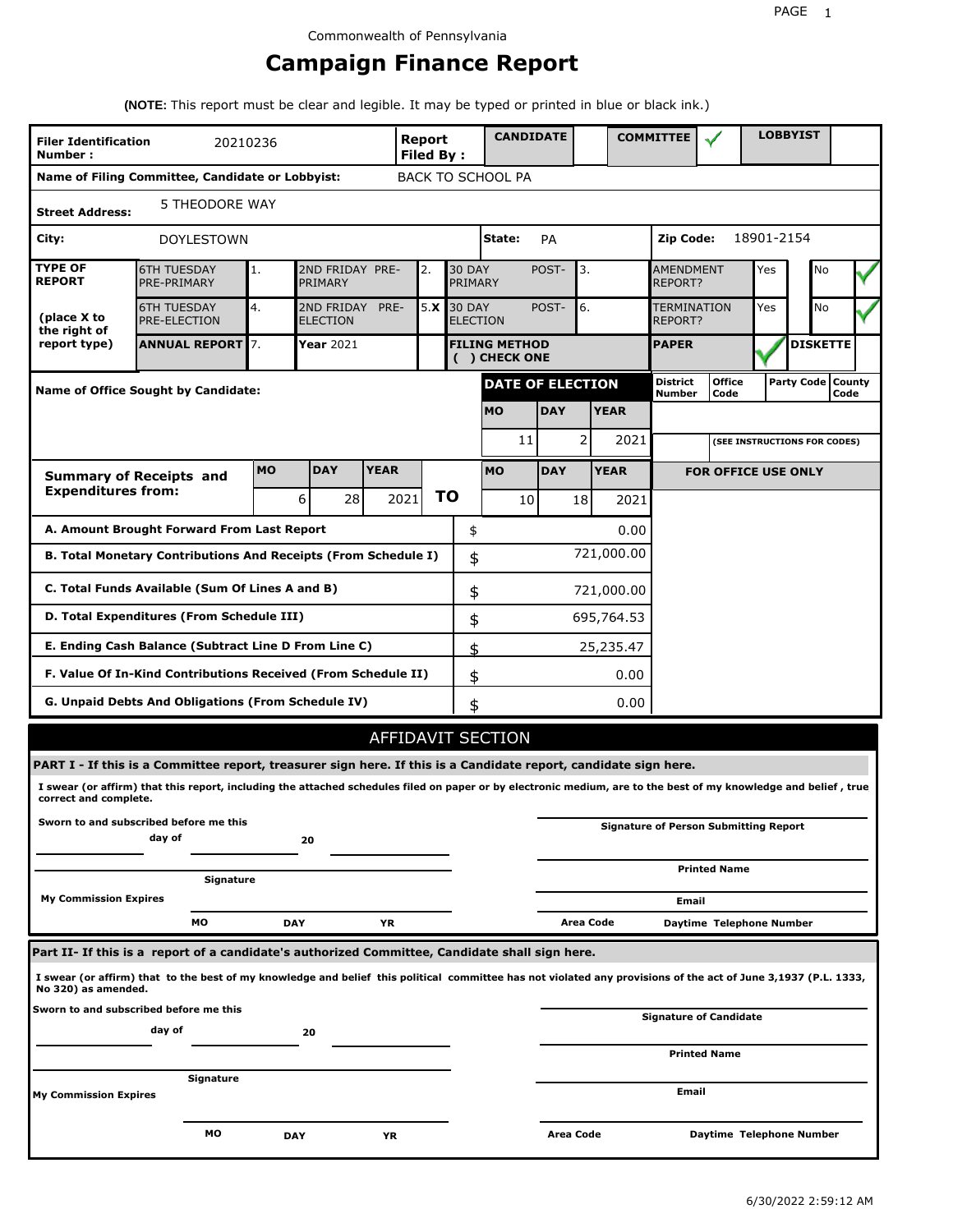## **SCHEDULE I CONTRIBUTIONS AND RECEIPTS Detailed Summary Page**

**Name of Filing Committee or Candidate Reporting Period Reporting Period** BACK TO SCHOOL PA **From:** 6/28/2021 **To:** 10/18/2021 **1. Unitemized Contributions Received - \$ 50.00 or Less Per Contributor TOTAL for the Reporting Period (1) \$** 0.00 **2. Contributions Received - \$ 50.01 To \$250.00 (From Part A and Part B) TOTAL for the Reporting Period (2) Contributions Received From Political Committees (Part A) All Other Contributions (Part B) \$ \$ \$** 0.00 0.00 0.00 **3. Contributions Received Over \$250.00 (From Part C and Part D) TOTAL for the Reporting Period (3) Contributions Received From Political Committees (Part C) All Other Contributions (Part D) \$ \$ \$** 145,000.00 576,000.00 721,000.00 **4. Other Receipts, Refunds, Interest Earned, Returned Checks, Etc . (From Part E) TOTAL for the Reporting Period (4) \$** 0.00 **Total Monetary Contributions and Receipts During this Reporting Period (Add and enter amount totals from Boxes 1,2,3 and 4; also enter this amount on Page1, Report Cover Page, Item B.) \$** 721,000.00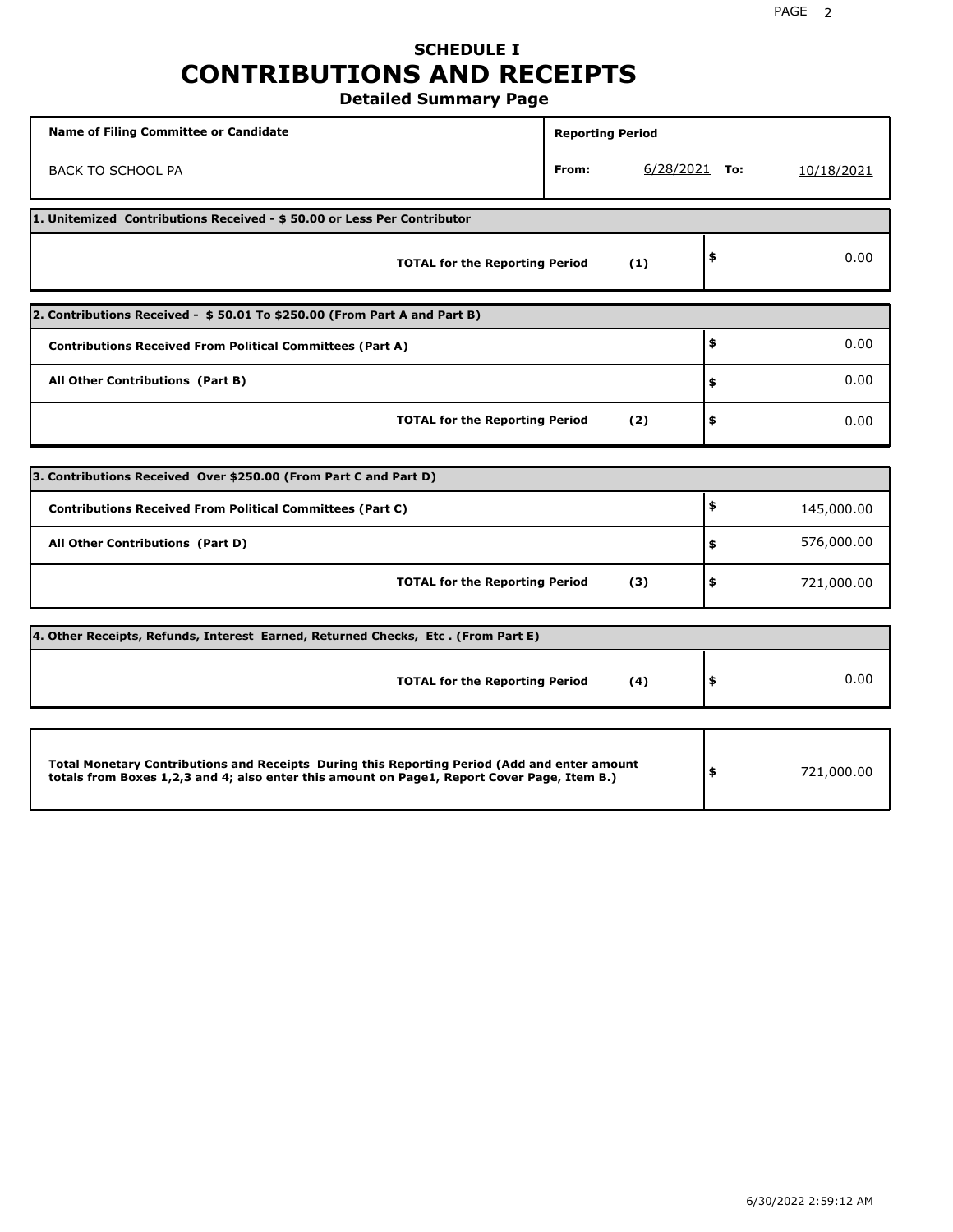# **PART A CONTRIBUTIONS RECEIVED FROM POLITICAL COMMITTEES**

**\$50.01 TO \$250.00**

 **Use this Part to itemize only contributions received from political committees with an aggregate value from \$50.01 to \$250.00 in the reporting period.**

|                                            | <b>Name of Filing Committee or Candidate</b>                                 |                   |           | <b>Reporting Period</b> |             |    |                   |
|--------------------------------------------|------------------------------------------------------------------------------|-------------------|-----------|-------------------------|-------------|----|-------------------|
|                                            |                                                                              |                   | From:     |                         | To:         |    |                   |
|                                            |                                                                              |                   |           | <b>DATE</b>             |             |    | <b>AMOUNT</b>     |
| <b>Full Name of Contributing Committee</b> |                                                                              |                   | <b>MO</b> | <b>DAY</b>              | <b>YEAR</b> |    |                   |
| <b>Mailing Address</b>                     |                                                                              |                   |           |                         |             | \$ | 0.00              |
| City                                       | <b>State</b>                                                                 | Zip Code (Plus 4) |           |                         |             |    |                   |
|                                            |                                                                              |                   |           |                         |             |    | <b>PAGE TOTAL</b> |
|                                            | Enter Grand Total of Part A on Schedule I, Detailed Summary Page, Section 2. |                   |           |                         |             | \$ | 0.00              |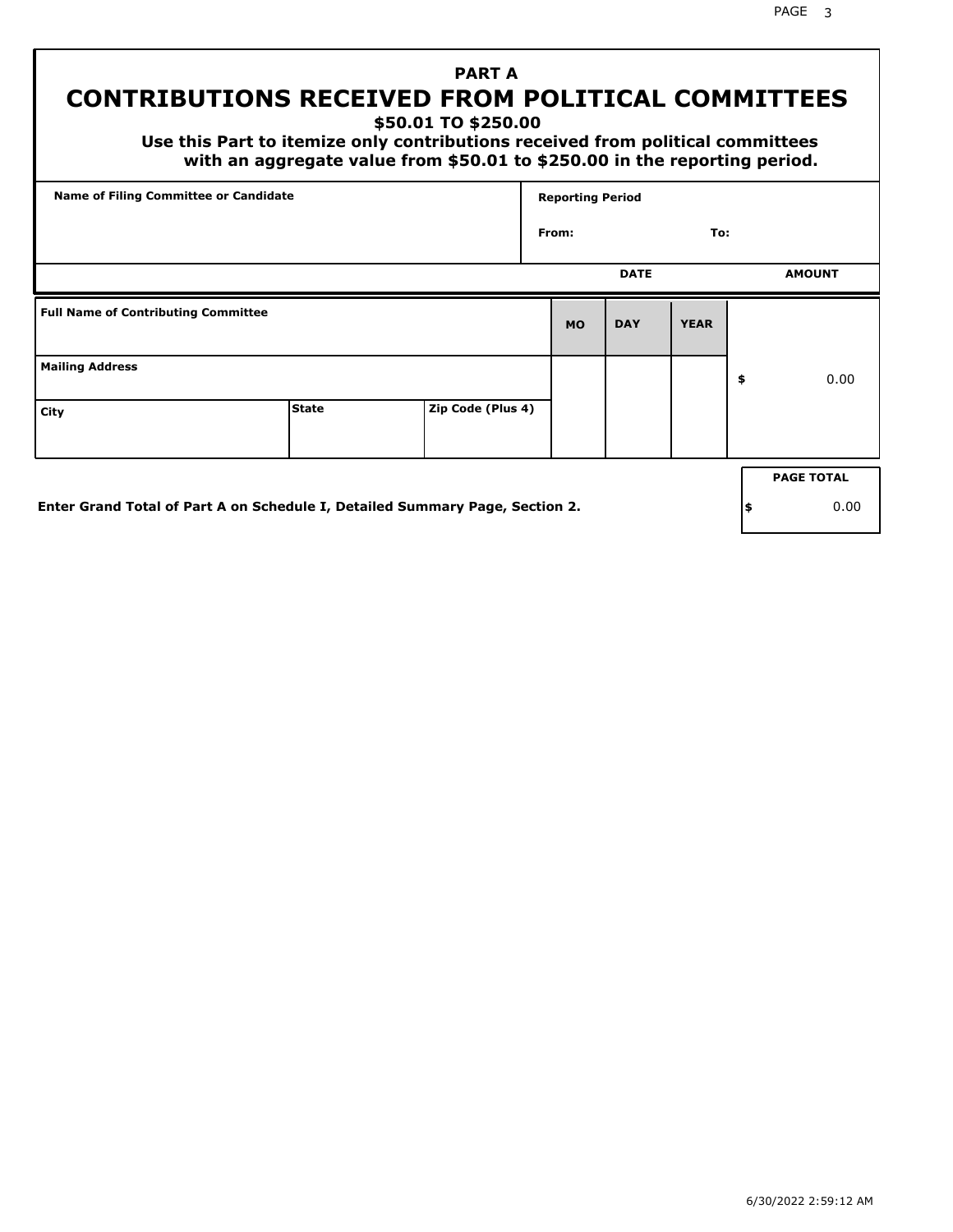| <b>PART B</b><br><b>ALL OTHER CONTRIBUTIONS</b><br>\$50.01 TO \$250.00<br>Use this Part to itemize all other contributions with an aggregate value from<br>\$50.01 to \$250.00 in the reporting period.<br>(Exclude contributions from political committees reported in Part A) |                                                                                            |                   |       |                         |             |             |    |                   |
|---------------------------------------------------------------------------------------------------------------------------------------------------------------------------------------------------------------------------------------------------------------------------------|--------------------------------------------------------------------------------------------|-------------------|-------|-------------------------|-------------|-------------|----|-------------------|
| <b>Name of Filing Committee or Candidate</b>                                                                                                                                                                                                                                    |                                                                                            |                   | From: | <b>Reporting Period</b> |             | To:         |    |                   |
|                                                                                                                                                                                                                                                                                 |                                                                                            |                   |       |                         |             |             |    |                   |
|                                                                                                                                                                                                                                                                                 |                                                                                            |                   |       |                         | <b>DATE</b> |             |    | <b>AMOUNT</b>     |
| <b>Full Name of Contributor</b>                                                                                                                                                                                                                                                 |                                                                                            |                   |       | <b>MO</b>               | <b>DAY</b>  | <b>YEAR</b> |    |                   |
| <b>Mailing Address</b>                                                                                                                                                                                                                                                          |                                                                                            |                   |       |                         |             |             | \$ | 0.00              |
| City                                                                                                                                                                                                                                                                            | <b>State</b>                                                                               | Zip Code (Plus 4) |       |                         |             |             |    |                   |
|                                                                                                                                                                                                                                                                                 |                                                                                            |                   |       |                         |             |             |    | <b>PAGE TOTAL</b> |
|                                                                                                                                                                                                                                                                                 | Enter Grand Total of Part A on Schedule I, Detailed Summary Page, Section 2.<br>0.00<br>\$ |                   |       |                         |             |             |    |                   |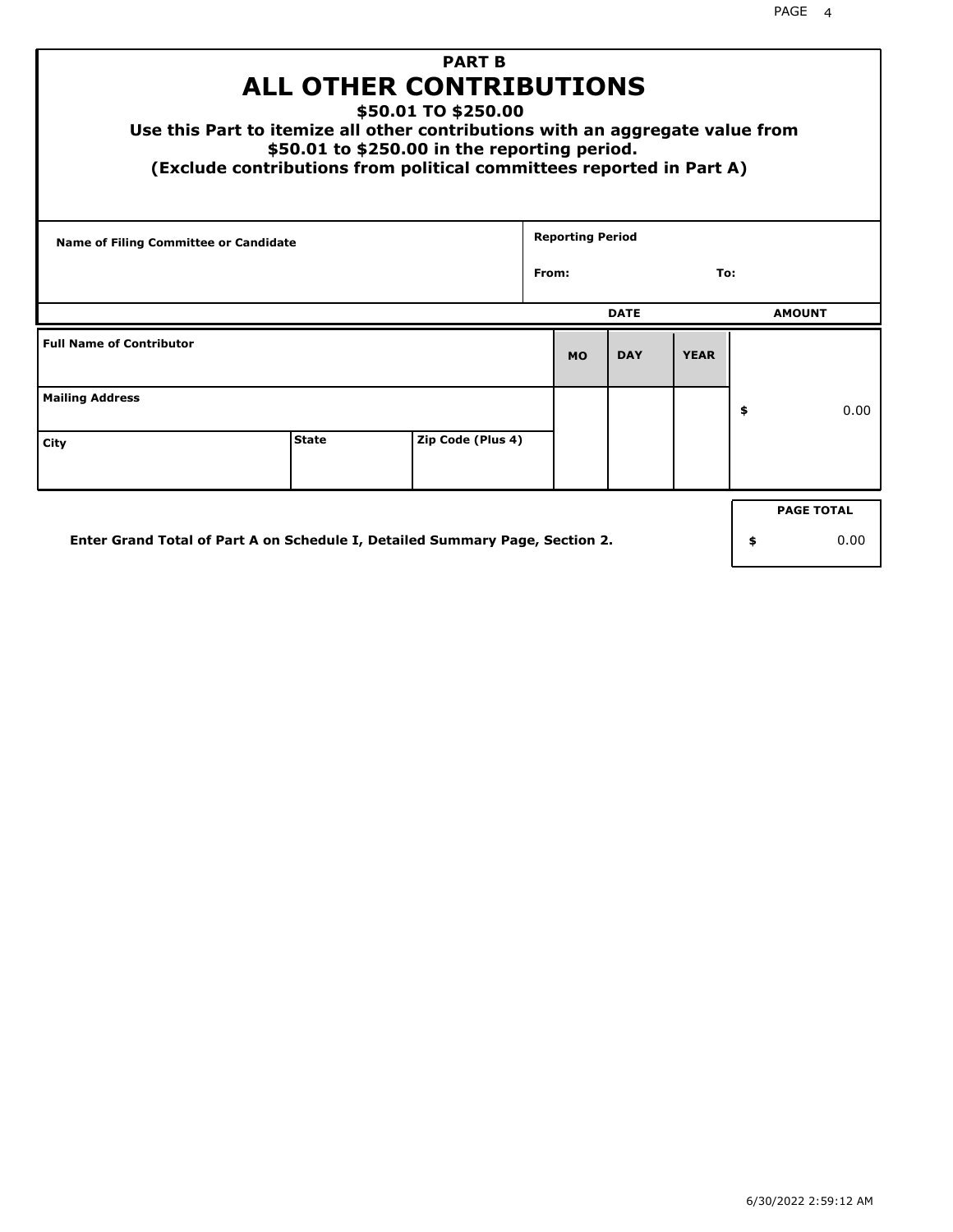# **PART C Contributions Received From Political Committees**

**OVER \$250.00**

 **Use this Part to itemize only contributions received from Political committees with an aggregate value from Over \$250.00 in the reporting period.**

| Name of Filing Committee or Candidate                                             |                           |            | <b>Reporting Period</b> |             |            |             |            |                   |  |
|-----------------------------------------------------------------------------------|---------------------------|------------|-------------------------|-------------|------------|-------------|------------|-------------------|--|
| <b>BACK TO SCHOOL PA</b>                                                          |                           |            | From:                   |             | 6/28/2021  | To:         | 10/18/2021 |                   |  |
|                                                                                   |                           |            |                         | <b>DATE</b> |            |             |            | <b>AMOUNT</b>     |  |
| <b>Full Name of Contributing Committee</b><br>COMMONWEALTH CHILDREN'S CHOICE FUND |                           |            |                         | <b>MO</b>   | <b>DAY</b> | <b>YEAR</b> |            |                   |  |
| <b>Mailing Address</b><br>PO BOX 934                                              |                           |            |                         |             |            |             | \$         | 50,000.00         |  |
| City<br><b>HARRISBURG</b>                                                         | <b>State</b><br>PA        | 17108-0934 | Zip Code (Plus 4)       | 9           | 13         | 2021        |            |                   |  |
| <b>Full Name of Contributing Committee</b><br>COMMONWEALTH CHILDREN'S CHOICE FUND | <b>MO</b>                 | <b>DAY</b> | <b>YEAR</b>             |             |            |             |            |                   |  |
| <b>Mailing Address</b><br>PO BOX 934                                              |                           |            |                         |             |            |             | \$         | 80,000.00         |  |
| City<br>HARRISBURG                                                                | <b>State</b><br>PA        | 17108-0934 | Zip Code (Plus 4)       | 10          | 8          | 2021        |            |                   |  |
| <b>Full Name of Contributing Committee</b><br>STUDENTS FIRST PAC                  |                           |            |                         | <b>MO</b>   | <b>DAY</b> | <b>YEAR</b> |            |                   |  |
| <b>Mailing Address</b><br>PO BOX 416                                              |                           |            |                         |             |            |             | \$         | 15,000.00         |  |
| City<br>WYNNEWOOD                                                                 | <b>State</b><br><b>PA</b> | 19096-0000 | Zip Code (Plus 4)       | 10          | 9          | 2021        |            |                   |  |
|                                                                                   |                           |            |                         |             |            |             |            | <b>PAGE TOTAL</b> |  |
| Enter Grand Total of Part C on Schedule I, Detailed Summary Page, Section 3.      |                           |            |                         |             |            |             | \$         | 145,000.00        |  |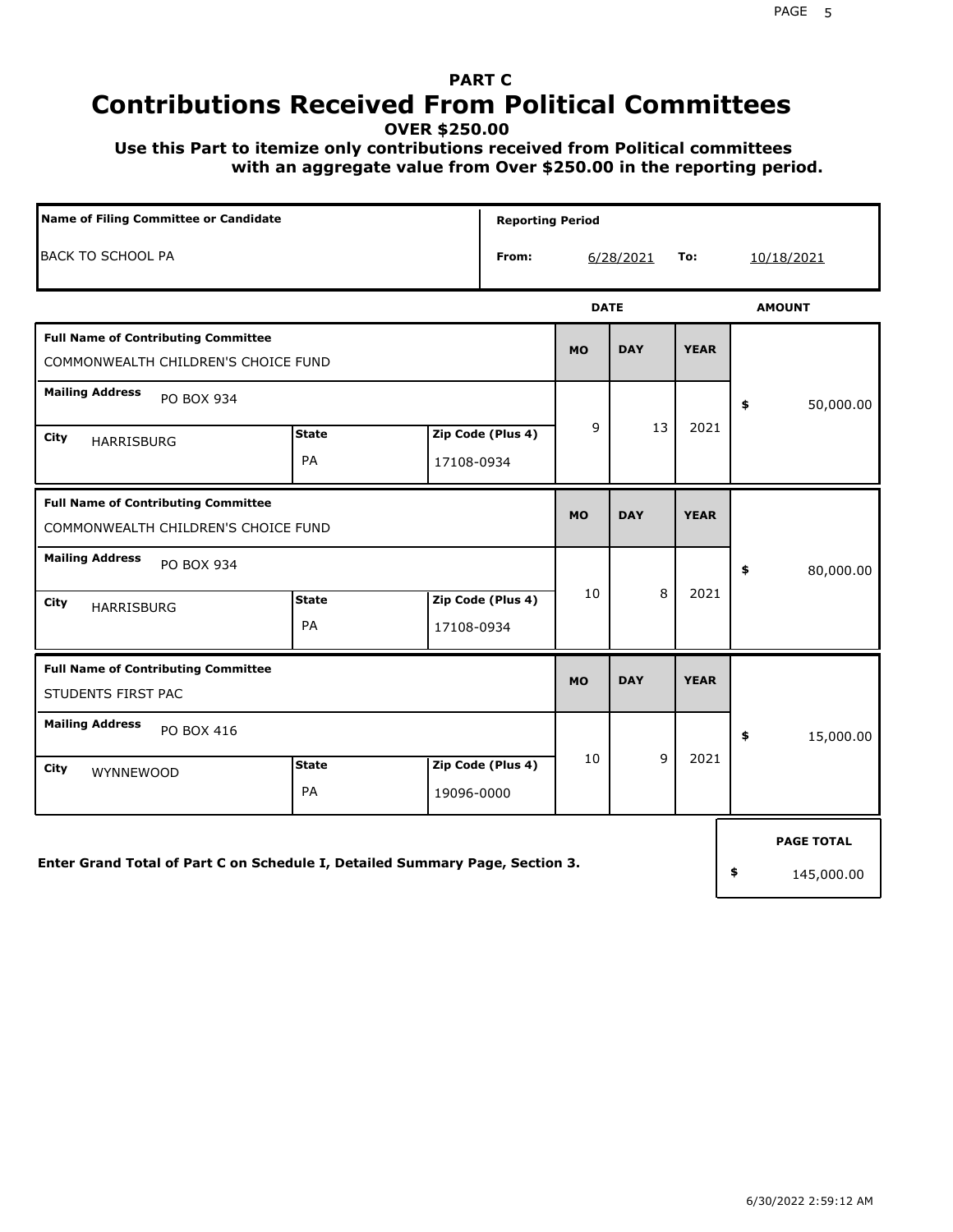# **PART D ALL OTHER CONTRIBUTIONS**

#### **OVER \$250.00**

#### **Use this Part to itemize all other contributions with an aggregate value of**

 **over \$250.00 in the reporting period.**

 **(Exclude contributions from political committees reported in Part C.)** 

| Name of Filing Committee or Candidate                                                |                                                    |                    |                            |                               | <b>Reporting Period</b> |                   |                   |             |                   |                   |  |  |
|--------------------------------------------------------------------------------------|----------------------------------------------------|--------------------|----------------------------|-------------------------------|-------------------------|-------------------|-------------------|-------------|-------------------|-------------------|--|--|
| <b>BACK TO SCHOOL PA</b>                                                             |                                                    |                    |                            |                               | From:                   |                   | $6/28/2021$ To:   |             |                   | 10/18/2021        |  |  |
|                                                                                      |                                                    |                    |                            |                               |                         |                   | <b>DATE</b>       |             |                   | <b>AMOUNT</b>     |  |  |
| <b>Full Name of Contributor</b><br>Paul Martino                                      |                                                    |                    |                            |                               |                         | <b>MO</b>         | <b>DAY</b>        | <b>YEAR</b> |                   |                   |  |  |
| <b>Mailing</b><br><b>Address</b>                                                     | 5 Theodore Way                                     |                    |                            |                               |                         |                   |                   |             | \$                | 250,000.00        |  |  |
| City<br>Doylestown                                                                   |                                                    | <b>State</b><br>PA | Zip Code (Plus 4)<br>18901 |                               |                         | 6                 | 28                | 2021        |                   |                   |  |  |
| <b>Employer Name</b><br><b>Bullpen Capital</b>                                       |                                                    |                    |                            |                               |                         |                   | <b>Occupation</b> | Investor    |                   |                   |  |  |
| <b>Employer Mailing Address/Principal Place of</b><br>City<br><b>Business</b>        |                                                    |                    |                            |                               |                         | <b>State</b>      |                   |             | Zip Code (Plus 4) |                   |  |  |
| 215 2nd Street, Floor 3<br>San Francisco                                             |                                                    |                    |                            |                               |                         | CA                |                   | 94105       |                   |                   |  |  |
| <b>Full Name of Contributor</b><br>Paul Martino                                      |                                                    |                    |                            |                               | <b>MO</b>               | <b>DAY</b>        | <b>YEAR</b>       |             |                   |                   |  |  |
| <b>Mailing</b><br>5 Theodore Way<br><b>Address</b>                                   |                                                    |                    |                            |                               |                         |                   |                   |             | \$                | 100,000.00        |  |  |
| <b>City</b><br>Doylestown                                                            |                                                    | <b>State</b><br>PA |                            | Zip Code (Plus 4)<br>18901    |                         | 8                 | 22                | 2021        |                   |                   |  |  |
| <b>Employer Name</b>                                                                 | <b>Bullpen Capital</b>                             |                    |                            |                               |                         | <b>Occupation</b> |                   | Investor    |                   |                   |  |  |
| <b>Business</b>                                                                      | <b>Employer Mailing Address/Principal Place of</b> |                    |                            | City                          |                         | <b>State</b>      |                   |             |                   | Zip Code (Plus 4) |  |  |
| 215 2nd Street, Floor 3                                                              |                                                    |                    |                            | San Francisco                 |                         |                   | CA                |             | 94105             |                   |  |  |
| <b>Full Name of Contributor</b><br>Paul Martino                                      |                                                    |                    |                            |                               |                         | <b>MO</b>         | <b>DAY</b>        | <b>YEAR</b> |                   |                   |  |  |
| <b>Mailing</b><br><b>Address</b>                                                     | 5 Theodore Way                                     |                    |                            |                               |                         |                   |                   |             | \$                | 80,000.00         |  |  |
| City<br>Doylestown                                                                   |                                                    | <b>State</b><br>PA | Zip Code (Plus 4)<br>18901 |                               |                         | 9                 | 8                 | 2021        |                   |                   |  |  |
| <b>Employer Name</b><br><b>Bullpen Capital</b>                                       |                                                    |                    |                            | <b>Occupation</b><br>Investor |                         |                   |                   |             |                   |                   |  |  |
| <b>Employer Mailing Address/Principal Place of</b><br><b>City</b><br><b>Business</b> |                                                    |                    |                            | <b>State</b>                  |                         |                   | Zip Code (Plus 4) |             |                   |                   |  |  |
| 215 2nd Street, Floor 3<br>San Francisco                                             |                                                    |                    |                            |                               |                         |                   | CA                |             | 94105             |                   |  |  |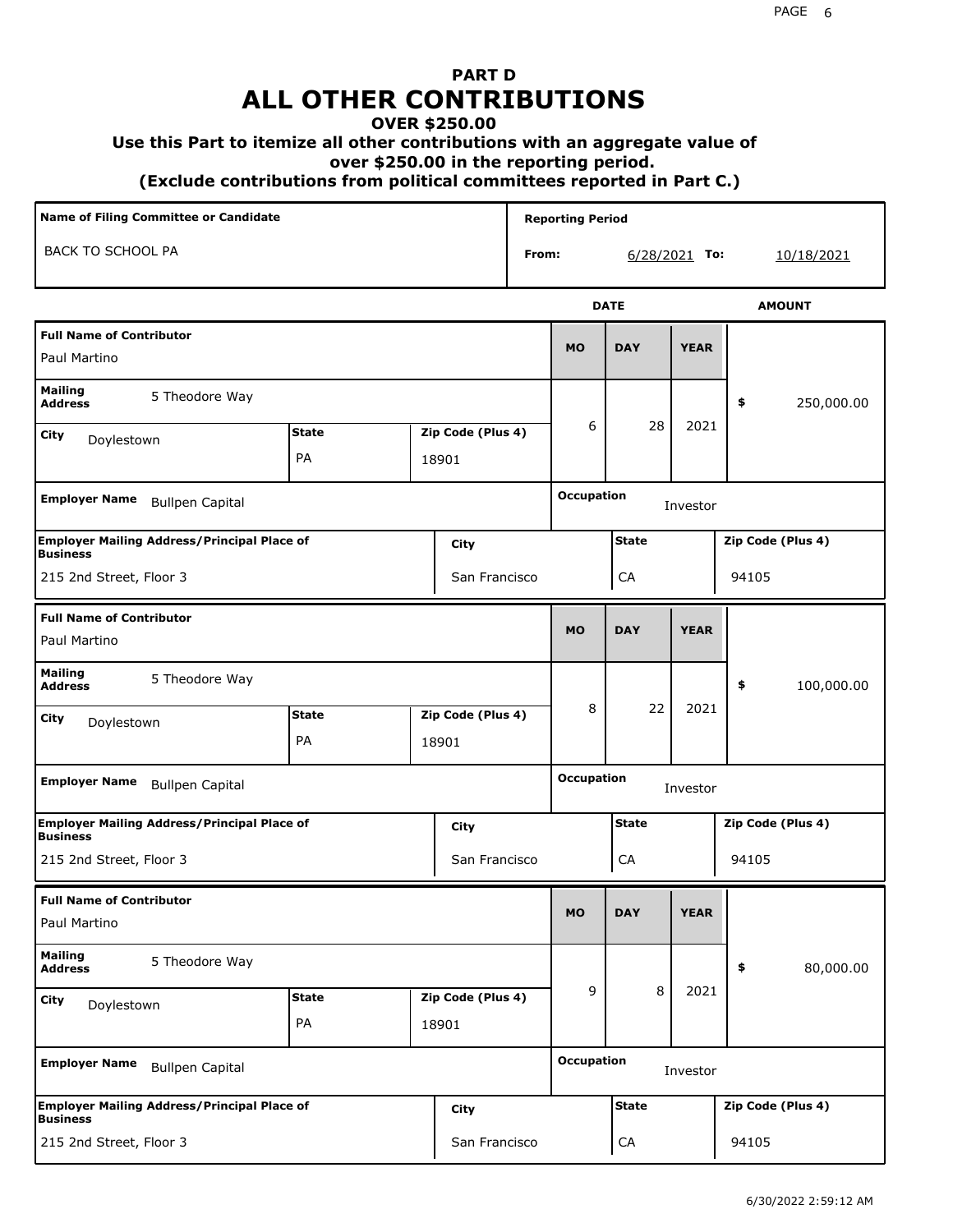| <b>Full Name of Contributor</b>                                       |                                   |       | <b>DAY</b>                                          | <b>YEAR</b>       |                                   |             |                   |           |  |
|-----------------------------------------------------------------------|-----------------------------------|-------|-----------------------------------------------------|-------------------|-----------------------------------|-------------|-------------------|-----------|--|
| Paul Martino                                                          |                                   |       |                                                     | MO                |                                   |             |                   |           |  |
| <b>Mailing</b><br>5 Theodore Way<br><b>Address</b>                    |                                   |       |                                                     |                   |                                   |             | \$                | 70,000.00 |  |
| City<br>Doylestown                                                    | <b>State</b>                      |       | Zip Code (Plus 4)                                   | 9                 | 20                                | 2021        |                   |           |  |
|                                                                       | PA                                |       | 18901                                               |                   |                                   |             |                   |           |  |
| <b>Employer Name</b><br><b>Bullpen Capital</b>                        |                                   |       |                                                     | <b>Occupation</b> |                                   | Investor    |                   |           |  |
| <b>Employer Mailing Address/Principal Place of</b>                    |                                   |       | City                                                |                   | <b>State</b><br>Zip Code (Plus 4) |             |                   |           |  |
| <b>Business</b><br>215 2nd Street, Floor 3                            |                                   |       | San Francisco                                       |                   | <b>CA</b>                         |             |                   |           |  |
|                                                                       |                                   |       |                                                     |                   |                                   |             | 94105             |           |  |
| <b>Full Name of Contributor</b>                                       |                                   |       |                                                     | <b>MO</b>         | <b>DAY</b>                        | <b>YEAR</b> |                   |           |  |
| Irma Fralic                                                           |                                   |       |                                                     |                   |                                   |             |                   |           |  |
| <b>Mailing</b><br>8700 Montgomery Ave<br><b>Address</b>               |                                   |       |                                                     |                   |                                   |             | \$                | 5,000.00  |  |
| City<br>Wyndmoor                                                      | <b>State</b>                      |       | Zip Code (Plus 4)                                   | 8                 | 24                                | 2021        |                   |           |  |
|                                                                       | PA                                |       | 19038                                               |                   |                                   |             |                   |           |  |
|                                                                       |                                   |       |                                                     | <b>Occupation</b> |                                   |             |                   |           |  |
| <b>Employer Name</b><br>Homemaker                                     |                                   |       |                                                     |                   |                                   | Homemaker   |                   |           |  |
| <b>Employer Mailing Address/Principal Place of</b><br><b>Business</b> |                                   |       | City                                                |                   | <b>State</b>                      |             | Zip Code (Plus 4) |           |  |
| 8700 Montgomery Ave<br>Wyndmoor                                       |                                   |       |                                                     |                   | PA                                |             | 19038             |           |  |
| <b>Full Name of Contributor</b>                                       |                                   |       |                                                     |                   |                                   |             |                   |           |  |
| William R. Wanger                                                     |                                   |       |                                                     | <b>MO</b>         | <b>DAY</b>                        | <b>YEAR</b> |                   |           |  |
| <b>Mailing</b><br>PO Box 434<br><b>Address</b>                        |                                   |       |                                                     |                   |                                   |             | \$                | 1,000.00  |  |
| City<br>Gwynedd Valley                                                | <b>State</b>                      |       | Zip Code (Plus 4)                                   | 9                 | 20                                | 2021        |                   |           |  |
|                                                                       | PА                                |       | 19437                                               |                   |                                   |             |                   |           |  |
| <b>Employer Name</b><br>Fox Rothschild LLP                            |                                   |       |                                                     | <b>Occupation</b> |                                   | Attorney    |                   |           |  |
|                                                                       |                                   |       |                                                     |                   |                                   |             |                   |           |  |
| <b>Employer Mailing Address/Principal Place of</b><br><b>Business</b> |                                   |       | City                                                |                   | <b>State</b>                      |             | Zip Code (Plus 4) |           |  |
| 300 Sentry Parkway East                                               |                                   |       | Blue Bell                                           |                   | PA                                |             | 19422             |           |  |
| <b>Full Name of Contributor</b>                                       |                                   |       |                                                     |                   |                                   |             |                   |           |  |
| Bruce Goodman                                                         |                                   |       |                                                     | <b>MO</b>         | <b>DAY</b>                        | <b>YEAR</b> |                   |           |  |
| <b>Mailing</b><br>636 Old York Rd<br><b>Address</b>                   |                                   |       |                                                     |                   |                                   |             | \$                | 5,000.00  |  |
| <b>City</b><br>Jenkintown                                             | Zip Code (Plus 4)<br><b>State</b> |       | 9                                                   | 21                | 2021                              |             |                   |           |  |
|                                                                       | PA                                | 19046 |                                                     |                   |                                   |             |                   |           |  |
| <b>Employer Name</b><br>Goodman Properties                            |                                   |       | <b>Occupation</b><br>Real Estate Development/Manage |                   |                                   |             |                   |           |  |
|                                                                       |                                   |       |                                                     |                   |                                   |             |                   |           |  |
| <b>Employer Mailing Address/Principal Place of</b><br><b>Business</b> |                                   |       | City                                                |                   | <b>State</b>                      |             | Zip Code (Plus 4) |           |  |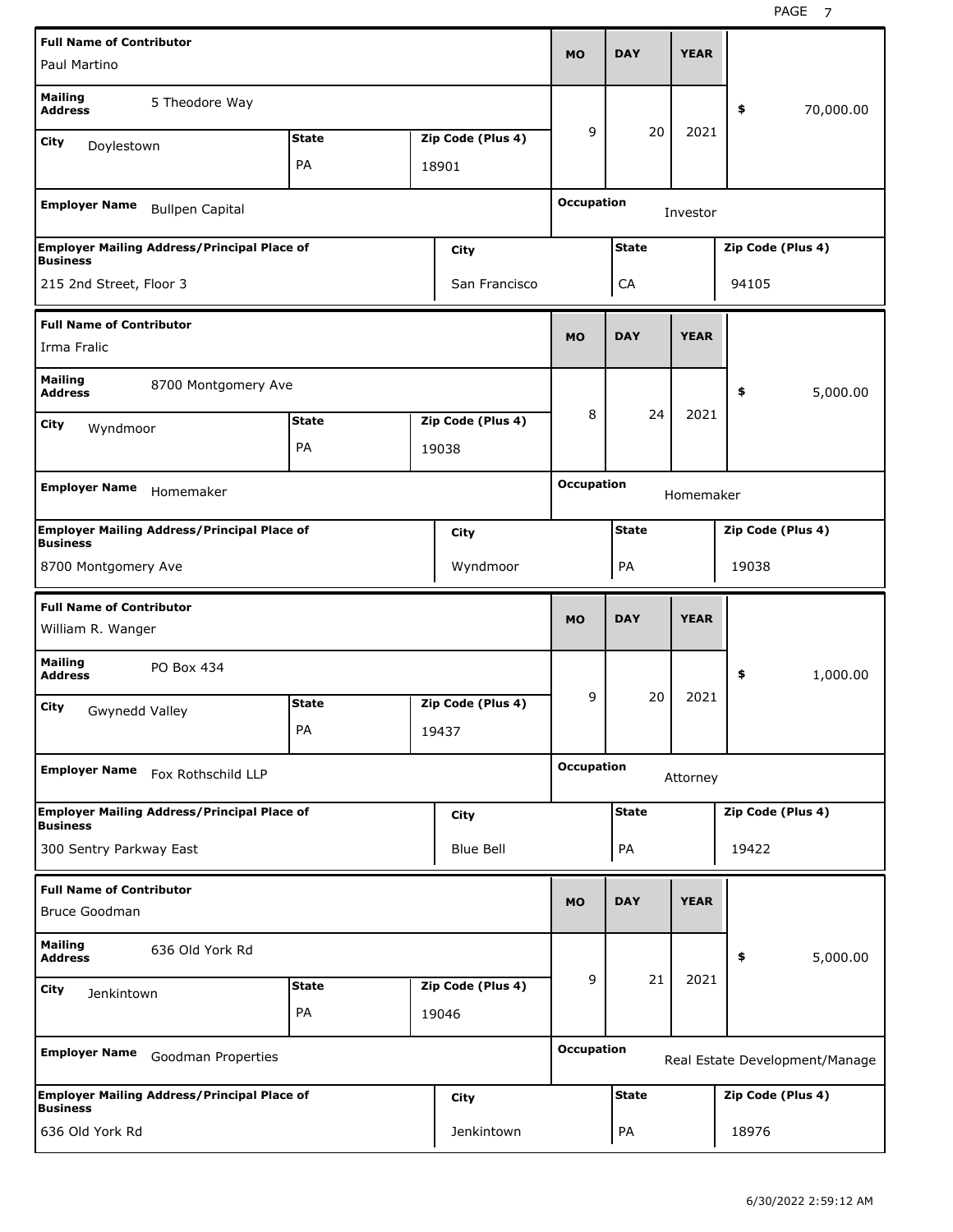| <b>Full Name of Contributor</b><br>Scott A. Beaumont                          |                              |            |                   |                   | <b>DAY</b>   | <b>YEAR</b> |    |                   |
|-------------------------------------------------------------------------------|------------------------------|------------|-------------------|-------------------|--------------|-------------|----|-------------------|
| <b>Mailing</b><br>230 Winsor Ln<br><b>Address</b>                             |                              |            |                   |                   |              |             |    | \$<br>5,000.00    |
| City<br>Haverford                                                             | <b>State</b>                 |            | Zip Code (Plus 4) | 9                 | 27           | 2021        |    |                   |
|                                                                               | PA                           |            | 19041             |                   |              |             |    |                   |
| <b>Employer Name</b><br>Retired                                               | <b>Occupation</b><br>Retired |            |                   |                   |              |             |    |                   |
| <b>Employer Mailing Address/Principal Place of</b><br>City<br><b>Business</b> |                              |            |                   |                   | <b>State</b> |             |    | Zip Code (Plus 4) |
| 230 Windsor Ln                                                                |                              | PA         |                   |                   | 19041        |             |    |                   |
| <b>Full Name of Contributor</b>                                               | <b>MO</b>                    | <b>DAY</b> | <b>YEAR</b>       |                   |              |             |    |                   |
| Paul Martino - Loan                                                           |                              |            |                   |                   |              |             |    |                   |
| <b>Mailing</b><br>5 Theodore Way<br><b>Address</b>                            |                              |            |                   |                   |              |             |    | 60,000.00<br>\$   |
| City<br>Doylestown                                                            | <b>State</b>                 |            | Zip Code (Plus 4) | 10                | 12           | 2021        |    |                   |
|                                                                               | PA                           |            | 18901             |                   |              |             |    |                   |
| <b>Employer Name</b><br><b>Bullpen Capital</b>                                |                              |            |                   | <b>Occupation</b> |              | Investor    |    |                   |
| <b>Employer Mailing Address/Principal Place of</b><br><b>Business</b>         |                              |            | City              |                   | <b>State</b> |             |    | Zip Code (Plus 4) |
| 215 2nd Street, Floor 3<br>San Francisco                                      |                              |            |                   |                   | CA           |             |    | 94105             |
| Enter Grand Total of Part C on Schedule I, Detailed Summary Page, Section 3.  |                              |            |                   |                   |              |             |    | <b>PAGE TOTAL</b> |
|                                                                               |                              |            |                   |                   |              |             | \$ | 576,000.00        |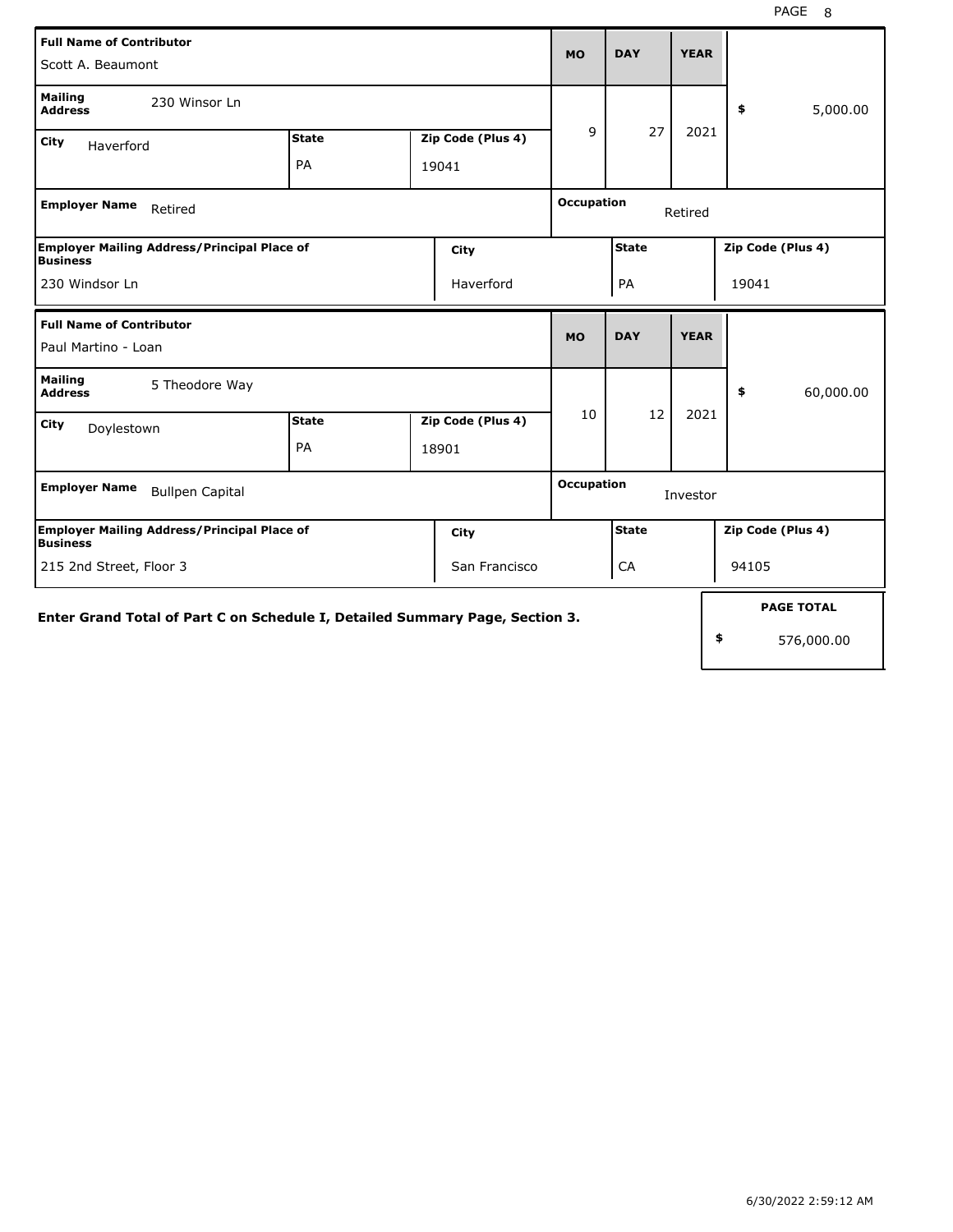## **PART E OTHER RECEIPTS**

#### **REFUNDS, INTEREST INCOME, RETURNED CHECKS, ETC.**

 **Use this Part to report refunds received, interest earned, returned checks and**

## **prior expenditures that were returned to the filer.**

| Name of Filing Committee or Candidate                                        |              |                   | <b>Reporting Period</b> |           |             |             |    |                   |      |
|------------------------------------------------------------------------------|--------------|-------------------|-------------------------|-----------|-------------|-------------|----|-------------------|------|
|                                                                              |              |                   | From:                   |           |             | To:         |    |                   |      |
|                                                                              |              |                   |                         |           | <b>DATE</b> |             |    | <b>AMOUNT</b>     |      |
| <b>Full Name</b>                                                             |              |                   |                         | <b>MO</b> | <b>DAY</b>  | <b>YEAR</b> |    |                   |      |
| <b>Mailing Address</b>                                                       |              |                   |                         |           |             |             | \$ |                   | 0.00 |
| City                                                                         | <b>State</b> | Zip Code (Plus 4) |                         |           |             |             |    |                   |      |
| <b>Receipt Description</b>                                                   |              |                   |                         |           |             |             |    |                   |      |
| Enter Grand Total of Part E on Schedule I, Detailed Summary Page, Section 4. |              |                   |                         |           |             |             |    | <b>PAGE TOTAL</b> |      |
|                                                                              |              |                   |                         |           |             |             | \$ |                   | 0.00 |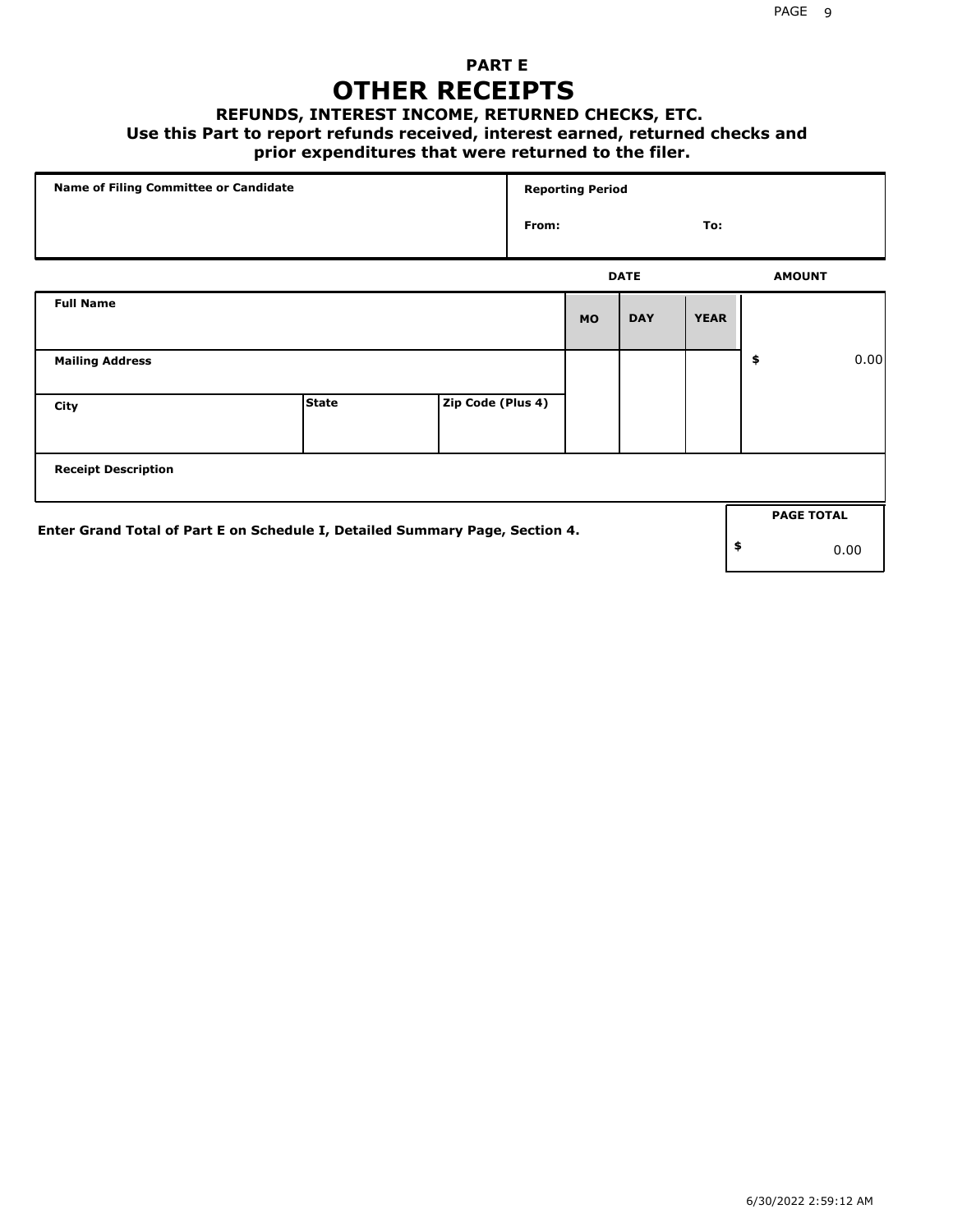#### **SCHEDULE II IN-KIND CONTRIBUTIONS AND VALUABLE THINGS RECEIVED USE THIS SCHEDULE TO REPORT ALL IN-KIND CONTRIBUTIONS OF VALUABLE THINGS**

### **DURING THE REPORTING PERIOD.**

**Detailed Summary Page**

| <b>Name of Filing Committee or Candidate</b>                                                                                                                                | <b>Reporting Period</b> |                 |            |
|-----------------------------------------------------------------------------------------------------------------------------------------------------------------------------|-------------------------|-----------------|------------|
| <b>BACK TO SCHOOL PA</b>                                                                                                                                                    | From:                   | $6/28/2021$ To: | 10/18/2021 |
| 1. UNITEMIZED IN-KIND CONTRIBUTIONS RECEIVED - VALUE OF \$50.00 OR LESS PER CONTRIBUTOR                                                                                     |                         |                 |            |
| <b>TOTAL for the Reporting Period</b>                                                                                                                                       | (1)                     | \$              | 0.00       |
| 2. IN-KIND CONTRIBUTIONS RECEIVED - VALUE OF \$50.01 TO \$250.00 (FROM PART F)                                                                                              |                         |                 |            |
| <b>TOTAL for the Reporting Period</b>                                                                                                                                       | (2)                     | \$              | 0.00       |
| 3. IN-KIND CONTRIBUTION RECIEVED - VALUE OVER \$250.00 (FROM PART G)                                                                                                        |                         |                 |            |
| <b>TOTAL for the Reporting Period</b>                                                                                                                                       | (3)                     | \$              | 0.00       |
| TOTAL VALUE OF IN-KIND CONTRIBUTIONS DURING THIS REPORTING PERIOD (Add and enter<br>amount totals from Boxes 1,2, and 3; also enter on Page 1, Reports Cover Page, Item F.) |                         | \$              | 0.00       |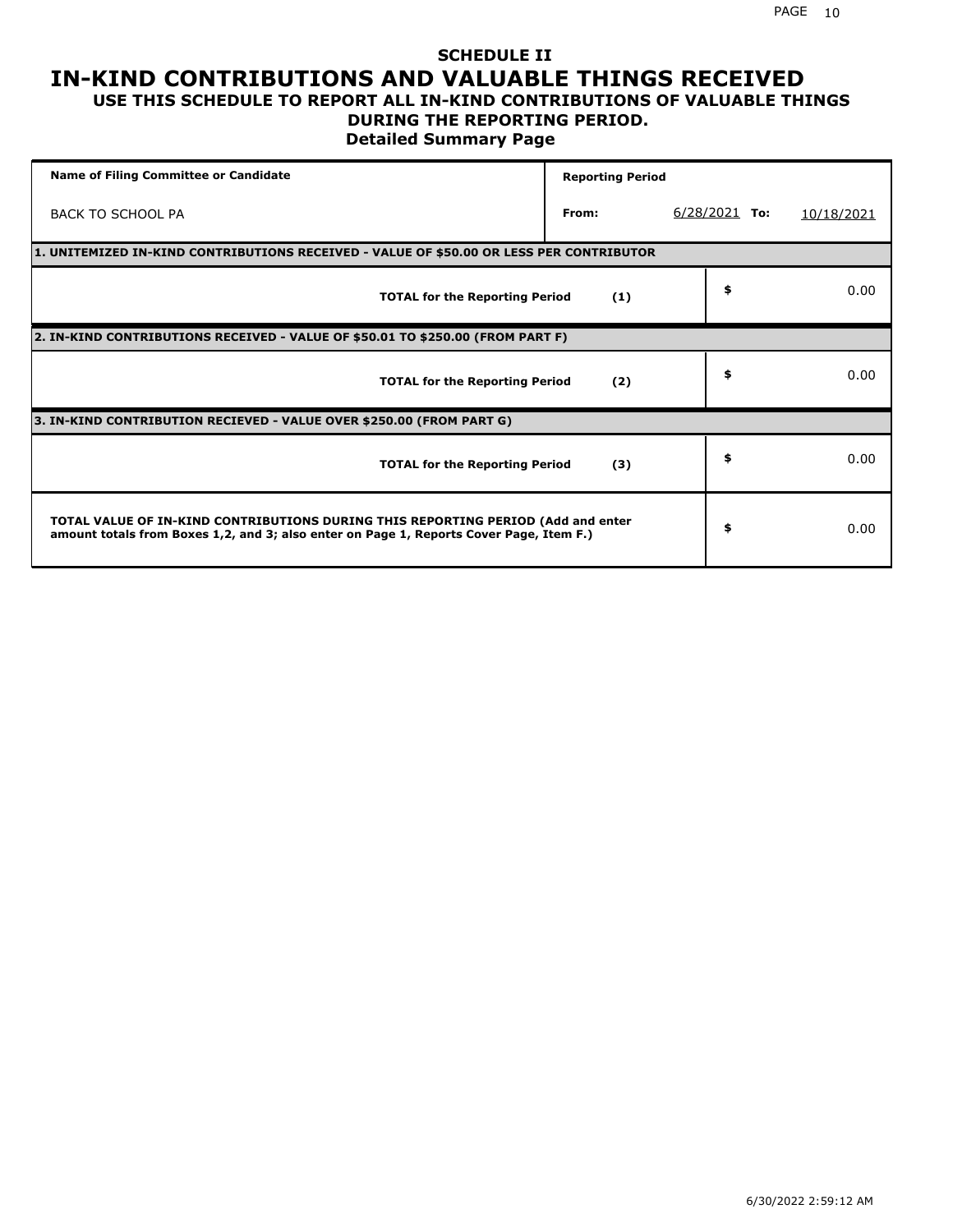# **SCHEDULE II PART F IN-KIND CONTRIBUTIONS RECEIVED**

## **VALUE OF \$50.01 TO \$250.00**

| Name of Filing Committee or Candidate                                                                         |              |                   |           | <b>Reporting Period</b> |                   |    |               |  |  |
|---------------------------------------------------------------------------------------------------------------|--------------|-------------------|-----------|-------------------------|-------------------|----|---------------|--|--|
|                                                                                                               | From:        |                   |           | To:                     |                   |    |               |  |  |
|                                                                                                               |              |                   |           | <b>DATE</b>             |                   |    | <b>AMOUNT</b> |  |  |
| <b>Full Name of Contributor</b>                                                                               |              |                   | <b>MO</b> | <b>DAY</b>              | <b>YEAR</b>       |    |               |  |  |
| <b>Mailing Address</b>                                                                                        |              |                   |           |                         |                   | \$ | 0.00          |  |  |
| City                                                                                                          | <b>State</b> | Zip Code (Plus 4) |           |                         |                   |    |               |  |  |
| <b>Description of Contribution:</b>                                                                           |              |                   |           |                         |                   |    |               |  |  |
| Enter Grand Total of Part F on Schedule II, In-Kind Contributions Detailed Summary Page,<br><b>Section 2.</b> |              |                   |           |                         | <b>PAGE TOTAL</b> |    |               |  |  |
|                                                                                                               |              |                   |           |                         | \$                |    | 0.00          |  |  |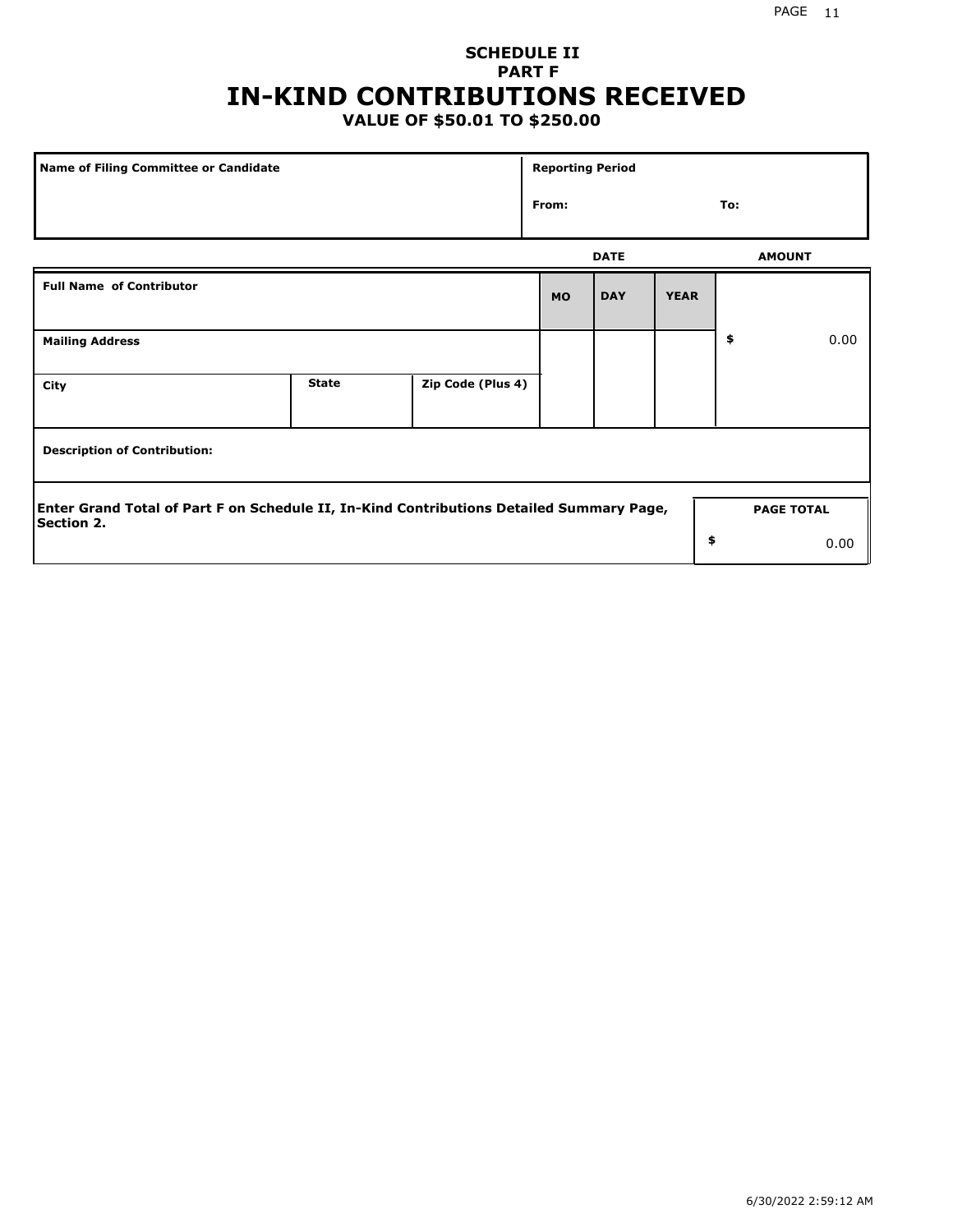#### PAGE 12

### **SCHEDULE II PART G IN-KIND CONTRIBUTIONS RECEIVED VALUE OVER \$250.00**

| Name of Filing Committee or Candidate                                                         |              |  |                  |  | <b>Reporting Period</b>            |              |                   |                                    |    |               |
|-----------------------------------------------------------------------------------------------|--------------|--|------------------|--|------------------------------------|--------------|-------------------|------------------------------------|----|---------------|
|                                                                                               |              |  |                  |  |                                    | From:<br>To: |                   |                                    |    |               |
|                                                                                               |              |  |                  |  |                                    |              | <b>DATE</b>       |                                    |    | <b>AMOUNT</b> |
| <b>Full Name of Contributor</b>                                                               |              |  |                  |  |                                    | <b>MO</b>    | <b>DAY</b>        | <b>YEAR</b>                        |    |               |
| <b>Mailing Address</b>                                                                        |              |  |                  |  |                                    |              |                   |                                    | \$ | 0.00          |
| City                                                                                          | <b>State</b> |  | Zip Code(Plus 4) |  |                                    |              |                   |                                    |    |               |
| <b>Employer of Contributor</b>                                                                |              |  |                  |  |                                    |              | <b>Occupation</b> |                                    |    |               |
| <b>State</b><br><b>Employer Mailing Address/Principal Place of</b><br>City<br><b>Business</b> |              |  |                  |  | <b>Zip Code(Plus</b><br>$\vert 4)$ |              |                   | <b>Description of Contribution</b> |    |               |

| <b>Enter Grand Total of Part G on Schedule II, In-Kind Contributions Detailed</b> | <b>PAGE TOTAL</b> |
|-----------------------------------------------------------------------------------|-------------------|
| <b>Summary Page, Section 3.</b>                                                   | 0.00              |
|                                                                                   |                   |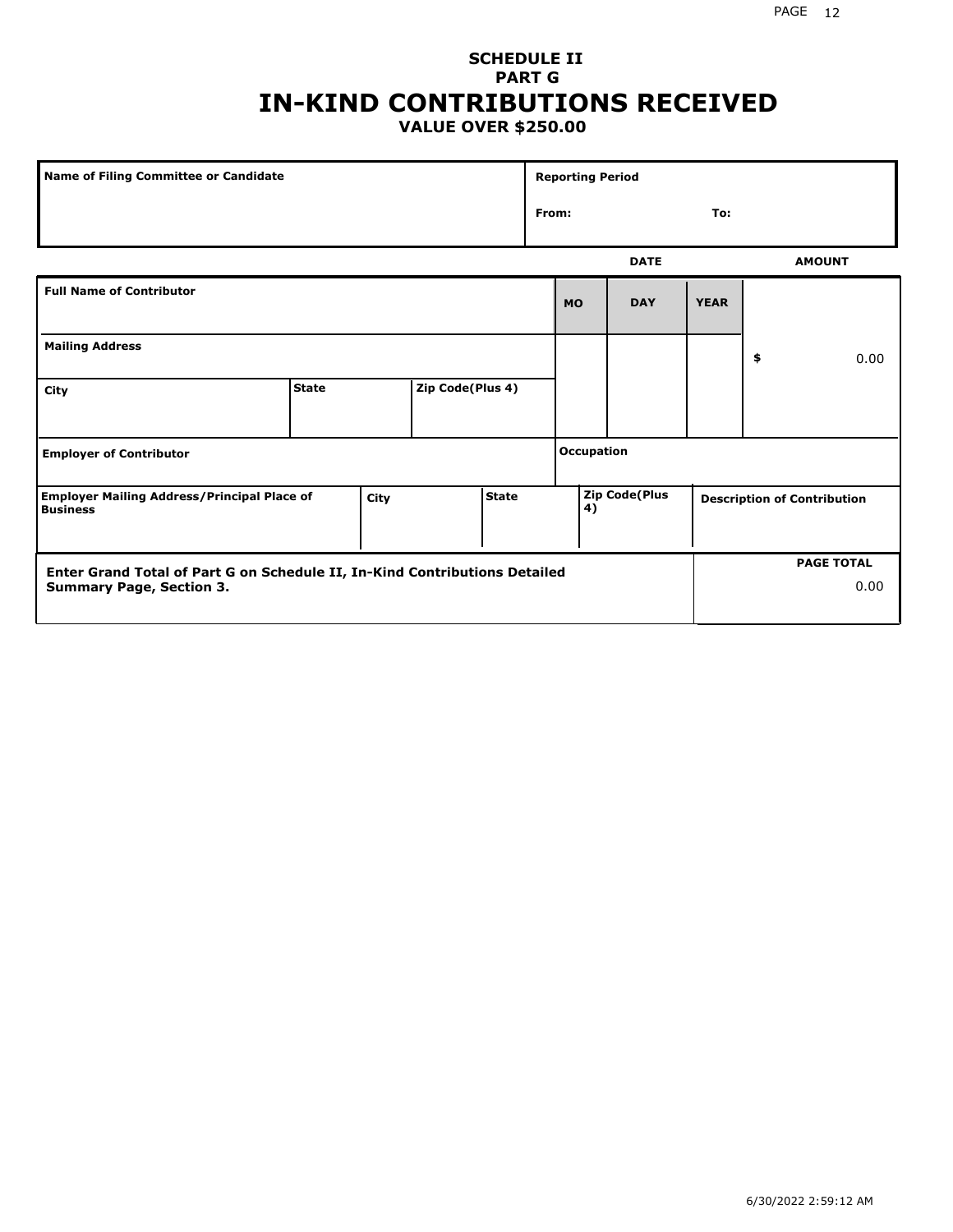# **SCHEDULE III STATEMENT OF EXPENDITURES**

| Name of Filing Committee or Candidate                      |                    |                            |                 | <b>Reporting Period</b>                                           |             |     |               |
|------------------------------------------------------------|--------------------|----------------------------|-----------------|-------------------------------------------------------------------|-------------|-----|---------------|
| BACK TO SCHOOL PA                                          |                    |                            | From            |                                                                   | 6/28/2021   | To: | 10/18/2021    |
|                                                            |                    |                            |                 | <b>DATE</b>                                                       |             |     | <b>AMOUNT</b> |
| <b>To Whom Paid</b><br>Hatboro Horsham Five for the Future |                    |                            | <b>MO</b>       | <b>DAY</b>                                                        | <b>YEAR</b> |     |               |
| <b>Mailing Address</b><br>645 York Road S                  |                    |                            | 8               | 1                                                                 | 2021        | \$  | 10,000.00     |
| City<br>Hatboro                                            | <b>State</b><br>PA | Zip Code (Plus 4)<br>19040 | Contribution    | <b>Description of Expenditure</b>                                 |             |     |               |
| <b>To Whom Paid</b><br>Reopen Radnor Committee             |                    |                            | <b>MO</b>       | <b>DAY</b>                                                        | <b>YEAR</b> |     |               |
| <b>Mailing Address</b><br>104 S. Wayne Ave #282            |                    |                            | 8               | 1                                                                 | 2021        | \$  | 10,000.00     |
| City<br>Wayne                                              | <b>State</b><br>PA | Zip Code (Plus 4)<br>19087 | Contribution    | <b>Description of Expenditure</b>                                 |             |     |               |
| <b>To Whom Paid</b><br><b>Bank of America</b>              |                    |                            | <b>MO</b>       | <b>DAY</b>                                                        | <b>YEAR</b> |     |               |
| <b>Mailing Address</b><br>73 Old Dublin Pike, Ste 19       |                    |                            | 7               | 8                                                                 | 2021        | \$  | 4.97          |
| City<br>Doylestown                                         | <b>State</b><br>PA | Zip Code (Plus 4)<br>18901 | <b>Bank Fee</b> | <b>Description of Expenditure</b>                                 |             |     |               |
| <b>To Whom Paid</b><br>82 Ventures LLC                     |                    |                            | <b>MO</b>       | <b>DAY</b>                                                        | <b>YEAR</b> |     |               |
| <b>Mailing Address</b><br>1412 33rd St NW                  |                    |                            | $\overline{7}$  | 24                                                                | 2021        | \$  | 10,000.00     |
| City<br>Washington                                         | <b>State</b><br>DC | Zip Code (Plus 4)<br>20007 |                 | <b>Description of Expenditure</b><br>General/Political Consulting |             |     |               |
| <b>To Whom Paid</b><br>Clarice Schillinger                 |                    |                            | <b>MO</b>       | <b>DAY</b>                                                        | <b>YEAR</b> |     |               |
| <b>Mailing Address</b><br>9 Bayberry Circle                |                    |                            | $\overline{7}$  | 30                                                                | 2021        | \$  | 5,000.00      |
| City<br>Ambler                                             | <b>State</b><br>PA | Zip Code (Plus 4)<br>19002 |                 | <b>Description of Expenditure</b><br><b>Management Consulting</b> |             |     |               |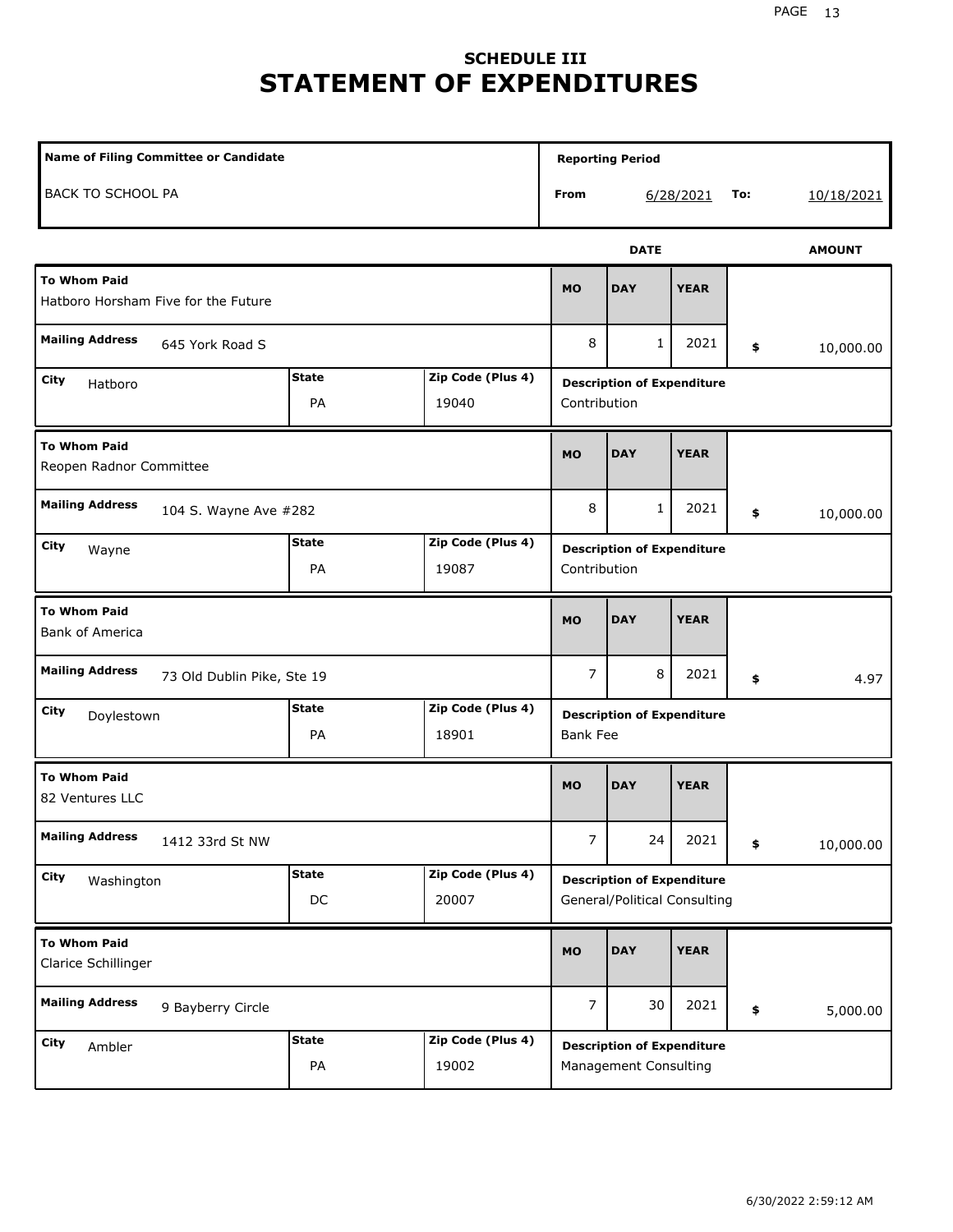| <b>To Whom Paid</b><br>Beth Ann Rosica         |                                                         |              |                   | <b>MO</b>    | <b>DAY</b>                        | <b>YEAR</b> |                 |
|------------------------------------------------|---------------------------------------------------------|--------------|-------------------|--------------|-----------------------------------|-------------|-----------------|
| <b>Mailing Address</b>                         | 338 West Miner St                                       |              |                   | 8            | $\overline{2}$                    | 2021        | \$<br>1,250.00  |
| City<br>West Chester                           |                                                         | <b>State</b> | Zip Code (Plus 4) |              | <b>Description of Expenditure</b> |             |                 |
|                                                |                                                         | PA           | 19382             |              | <b>Communications Consulting</b>  |             |                 |
| <b>To Whom Paid</b><br>Parents for Partnership |                                                         |              |                   | <b>MO</b>    | <b>DAY</b>                        | <b>YEAR</b> |                 |
| <b>Mailing Address</b>                         | 3809 Meyer Ln                                           |              |                   | 8            | 2                                 | 2021        | \$<br>10,000.00 |
| City<br>Hatboro                                |                                                         | <b>State</b> | Zip Code (Plus 4) |              | <b>Description of Expenditure</b> |             |                 |
|                                                |                                                         | PA           | 19040             | Contribution |                                   |             |                 |
| <b>To Whom Paid</b><br>Friends of NA Education |                                                         |              |                   | <b>MO</b>    | <b>DAY</b>                        | <b>YEAR</b> |                 |
| <b>Mailing Address</b>                         | 229 Seasons Dr                                          |              |                   | 8            | 2                                 | 2021        | \$<br>10,000.00 |
| City<br>Wexford                                |                                                         | <b>State</b> | Zip Code (Plus 4) |              | <b>Description of Expenditure</b> |             |                 |
|                                                |                                                         | PA           | 15090             | Contribution |                                   |             |                 |
| <b>To Whom Paid</b>                            |                                                         |              |                   |              |                                   |             |                 |
| North Penn Views                               |                                                         |              |                   | <b>MO</b>    | <b>DAY</b>                        | <b>YEAR</b> |                 |
| <b>Mailing Address</b>                         | 803 Stony Creek Ct                                      |              |                   | 8            | 3                                 | 2021        | \$<br>10,000.00 |
| City                                           |                                                         | <b>State</b> | Zip Code (Plus 4) |              |                                   |             |                 |
| Lansdale                                       |                                                         | PA           | 19446             | Contribution | <b>Description of Expenditure</b> |             |                 |
| <b>To Whom Paid</b><br>Upper Dublin United     |                                                         |              |                   | <b>MO</b>    | <b>DAY</b>                        | <b>YEAR</b> |                 |
| <b>Mailing Address</b>                         | PO Box 47                                               |              |                   | 8            | 3                                 | 2021        | \$<br>10,000.00 |
| City                                           |                                                         | <b>State</b> | Zip Code (Plus 4) |              | <b>Description of Expenditure</b> |             |                 |
| Fort Washington                                |                                                         | PA           | 19034             | Contribution |                                   |             |                 |
| <b>To Whom Paid</b>                            | Friends of Southern Lehigh Advocates for Full Education |              |                   | <b>MO</b>    | <b>DAY</b>                        | <b>YEAR</b> |                 |
| <b>Mailing Address</b>                         | 6300 Grouse Circle                                      |              |                   | 8            | 3                                 | 2021        | \$<br>10,000.00 |
| City<br>Coopersburg                            |                                                         | <b>State</b> | Zip Code (Plus 4) |              | <b>Description of Expenditure</b> |             |                 |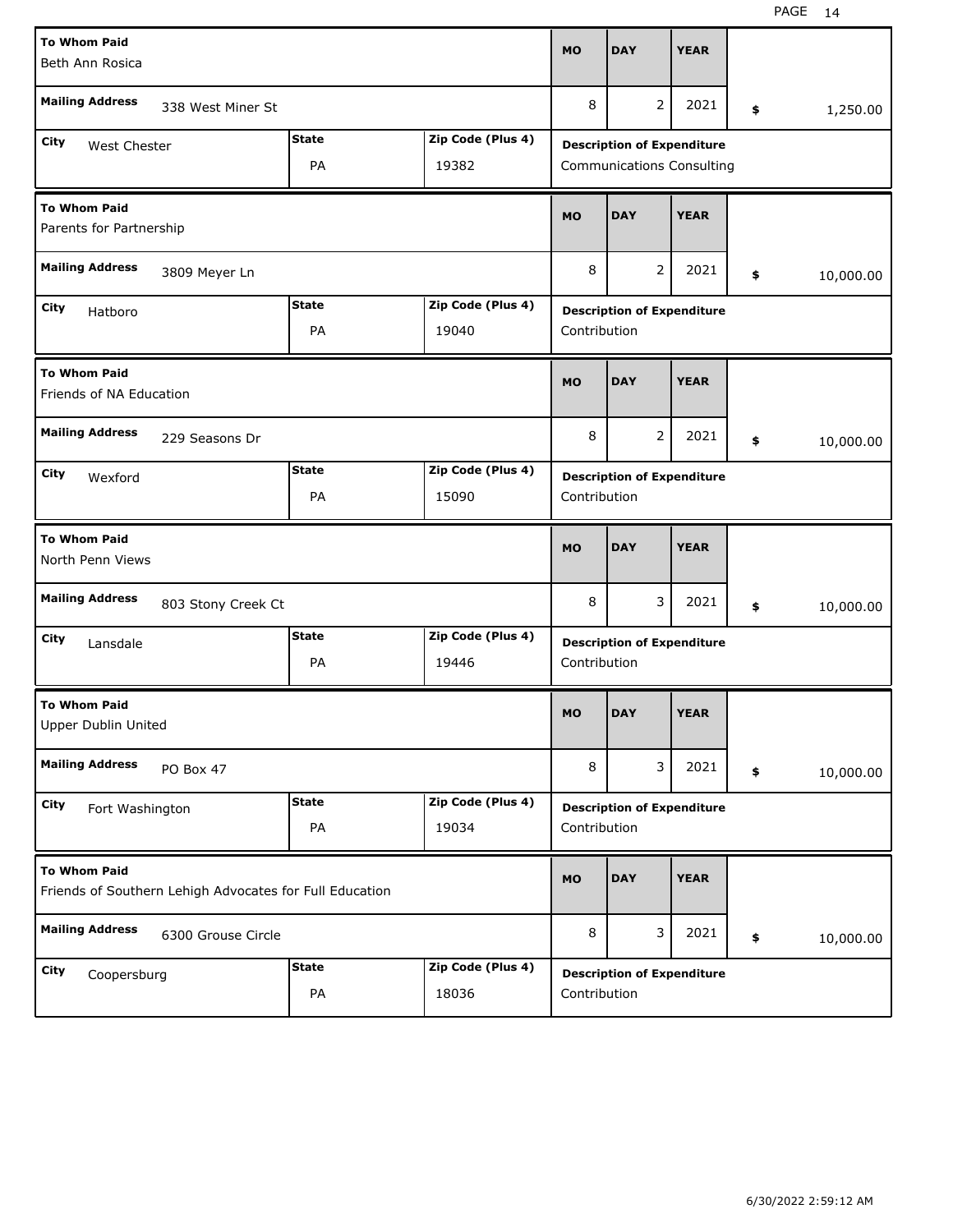| <b>To Whom Paid</b>                                   |                     |              |                   | <b>MO</b>    | <b>DAY</b>                        | <b>YEAR</b> |                 |
|-------------------------------------------------------|---------------------|--------------|-------------------|--------------|-----------------------------------|-------------|-----------------|
| PR Kids First                                         |                     |              |                   |              |                                   |             |                 |
| <b>Mailing Address</b>                                | 5469 Richland Rd    |              |                   | 8            | 4                                 | 2021        | \$<br>10,000.00 |
| City<br>Gibsonia                                      |                     | <b>State</b> | Zip Code (Plus 4) |              | <b>Description of Expenditure</b> |             |                 |
|                                                       |                     | PA           | 15044             | Contribution |                                   |             |                 |
| <b>To Whom Paid</b><br>Indian Valley First            |                     |              |                   | <b>MO</b>    | <b>DAY</b>                        | <b>YEAR</b> |                 |
| <b>Mailing Address</b>                                | 98 Kinsey Rd        |              |                   | 8            | 4                                 | 2021        | \$<br>10,000.00 |
| City<br>Harleysville                                  |                     | <b>State</b> | Zip Code (Plus 4) |              | <b>Description of Expenditure</b> |             |                 |
|                                                       |                     | PA           | 19438             | Contribution |                                   |             |                 |
| <b>To Whom Paid</b><br>Keeping Kids In School         |                     |              |                   | <b>MO</b>    | <b>DAY</b>                        | <b>YEAR</b> |                 |
| <b>Mailing Address</b>                                | 9 Bayberry Cir      |              |                   | 8            | 4                                 | 2021        | \$<br>10,000.00 |
| City<br>Ambler                                        |                     | <b>State</b> | Zip Code (Plus 4) |              | <b>Description of Expenditure</b> |             |                 |
|                                                       |                     | PA           | 19002             | Contribution |                                   |             |                 |
|                                                       |                     |              |                   |              |                                   |             |                 |
| <b>To Whom Paid</b><br>Bucks Families for Leadership  |                     |              |                   | <b>MO</b>    | <b>DAY</b>                        | <b>YEAR</b> |                 |
| <b>Mailing Address</b>                                | 5 Theodore Way      |              |                   | 8            | 4                                 | 2021        | \$<br>10,000.00 |
| City<br>Doylestown                                    |                     | <b>State</b> | Zip Code (Plus 4) |              | <b>Description of Expenditure</b> |             |                 |
|                                                       |                     | PA           | 18901             | Contribution |                                   |             |                 |
| <b>To Whom Paid</b><br><b>Excellence in Education</b> |                     |              |                   | <b>MO</b>    | <b>DAY</b>                        | <b>YEAR</b> |                 |
| <b>Mailing Address</b>                                | PO Box 54           |              |                   | 8            | 6                                 | 2021        | \$<br>10,000.00 |
| City<br>Kemblesville                                  |                     | <b>State</b> | Zip Code (Plus 4) |              | <b>Description of Expenditure</b> |             |                 |
|                                                       |                     | PA           | 19347             | Contribution |                                   |             |                 |
| <b>To Whom Paid</b><br>LM360 Education                |                     |              |                   | <b>MO</b>    | <b>DAY</b>                        | <b>YEAR</b> |                 |
| <b>Mailing Address</b>                                | 206 Williamsburg Rd |              |                   | 8            | 6                                 | 2021        | \$<br>10,000.00 |
| City<br>Ardmore                                       |                     | <b>State</b> | Zip Code (Plus 4) |              | <b>Description of Expenditure</b> |             |                 |

H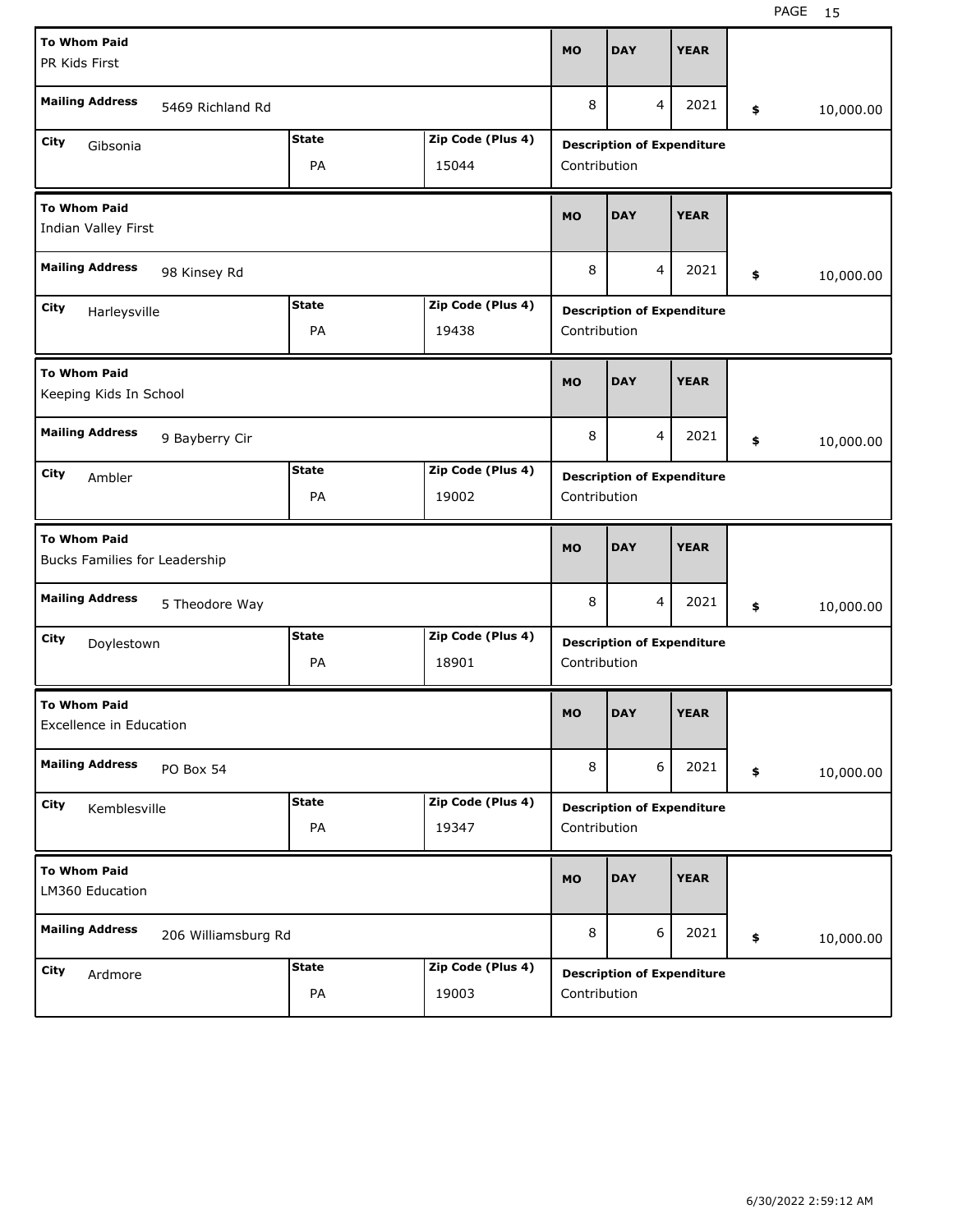| <b>To Whom Paid</b>                                    |              |                   | <b>MO</b>    | <b>DAY</b>                        | <b>YEAR</b> |                 |
|--------------------------------------------------------|--------------|-------------------|--------------|-----------------------------------|-------------|-----------------|
| <b>MN Students First</b>                               |              |                   |              |                                   |             |                 |
|                                                        |              |                   |              |                                   |             |                 |
| <b>Mailing Address</b><br>PO Box 761                   |              |                   | 9            | 20                                | 2021        | \$<br>10,000.00 |
|                                                        |              |                   |              |                                   |             |                 |
| City<br><b>Broomail</b>                                | <b>State</b> | Zip Code (Plus 4) |              | <b>Description of Expenditure</b> |             |                 |
|                                                        | PA           | 19008             | Contribution |                                   |             |                 |
|                                                        |              |                   |              |                                   |             |                 |
| <b>To Whom Paid</b>                                    |              |                   | <b>MO</b>    | <b>DAY</b>                        | <b>YEAR</b> |                 |
| Students First WC PAC                                  |              |                   |              |                                   |             |                 |
|                                                        |              |                   |              |                                   |             |                 |
| <b>Mailing Address</b><br>503 N Walnut St              |              |                   | 8            | 15                                | 2021        | \$<br>10,000.00 |
|                                                        | <b>State</b> | Zip Code (Plus 4) |              |                                   |             |                 |
| City<br>West Chester                                   |              |                   |              | <b>Description of Expenditure</b> |             |                 |
|                                                        | PA           | 19380             | Contribution |                                   |             |                 |
|                                                        |              |                   |              |                                   |             |                 |
| <b>To Whom Paid</b>                                    |              |                   | <b>MO</b>    | <b>DAY</b>                        | <b>YEAR</b> |                 |
| BP Back 2 School                                       |              |                   |              |                                   |             |                 |
| <b>Mailing Address</b>                                 |              |                   |              |                                   |             |                 |
| 2774 W Monroe St                                       |              |                   | 8            | 17                                | 2021        | \$<br>10,000.00 |
| City                                                   | <b>State</b> | Zip Code (Plus 4) |              |                                   |             |                 |
| <b>Bethel Park</b>                                     |              |                   |              | <b>Description of Expenditure</b> |             |                 |
|                                                        | PA           | 15102             | Contribution |                                   |             |                 |
|                                                        |              |                   |              |                                   |             |                 |
|                                                        |              |                   |              |                                   |             |                 |
| <b>To Whom Paid</b>                                    |              |                   | <b>MO</b>    | <b>DAY</b>                        | <b>YEAR</b> |                 |
| Pioneer PAC                                            |              |                   |              |                                   |             |                 |
|                                                        |              |                   |              |                                   |             |                 |
| <b>Mailing Address</b><br>PO Box 183                   |              |                   | 8            | 17                                | 2021        | \$<br>10,000.00 |
|                                                        | <b>State</b> | Zip Code (Plus 4) |              |                                   |             |                 |
| City<br>Berwyn                                         |              |                   |              | <b>Description of Expenditure</b> |             |                 |
|                                                        | PA           | 19312             | Contribution |                                   |             |                 |
|                                                        |              |                   |              |                                   |             |                 |
| <b>To Whom Paid</b>                                    |              |                   | <b>MO</b>    | <b>DAY</b>                        | <b>YEAR</b> |                 |
| Koch & Hoos, LLC                                       |              |                   |              |                                   |             |                 |
|                                                        |              |                   |              |                                   |             |                 |
| <b>Mailing Address</b><br>901 N Washington St, Ste 700 |              |                   | 8            | 17                                | 2021        | \$<br>2,500.00  |
| City                                                   | <b>State</b> | Zip Code (Plus 4) |              |                                   |             |                 |
| Alexandria                                             |              |                   |              | <b>Description of Expenditure</b> |             |                 |
|                                                        | VA           | 22314             |              | Accounting/Compliance Consulting  |             |                 |
|                                                        |              |                   |              |                                   |             |                 |
| <b>To Whom Paid</b>                                    |              |                   | <b>MO</b>    | <b>DAY</b>                        | <b>YEAR</b> |                 |
| KASD Children First PAC                                |              |                   |              |                                   |             |                 |
|                                                        |              |                   |              |                                   |             |                 |
| <b>Mailing Address</b><br>PO Box 223                   |              |                   | 8            | 20                                | 2021        | \$<br>10,000.00 |
|                                                        | <b>State</b> | Zip Code (Plus 4) |              |                                   |             |                 |
| City<br>Lenhartsville                                  | PA           | 19534             | Contribution | <b>Description of Expenditure</b> |             |                 |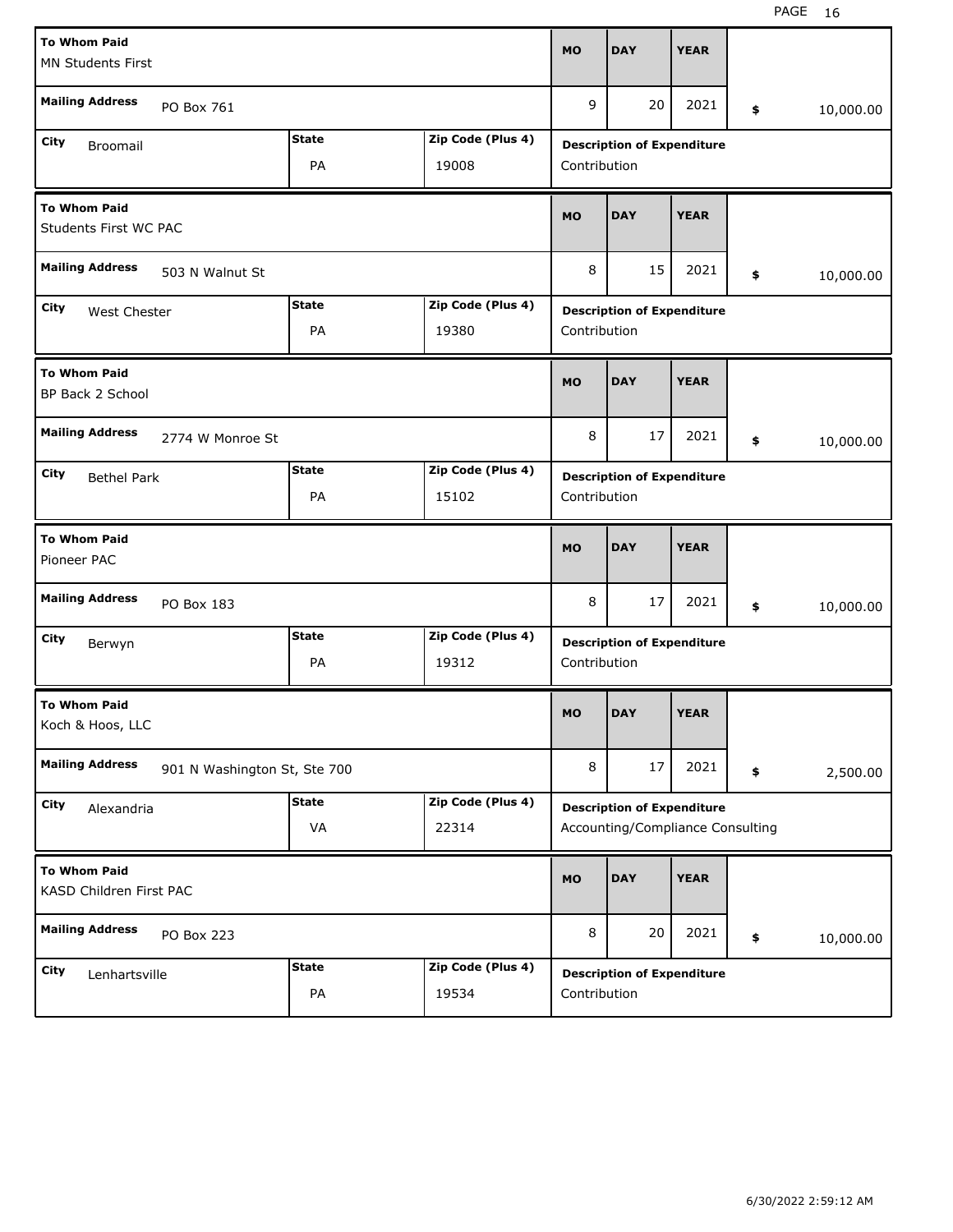| <b>To Whom Paid</b>     |                                            |                    |                            | <b>MO</b>    | <b>DAY</b>                        | <b>YEAR</b> |                 |
|-------------------------|--------------------------------------------|--------------------|----------------------------|--------------|-----------------------------------|-------------|-----------------|
| Citizens For Integrity  |                                            |                    |                            |              |                                   |             |                 |
| <b>Mailing Address</b>  |                                            |                    |                            | 8            | 20                                | 2021        |                 |
|                         | 132 Longshore Ave                          |                    |                            |              |                                   |             | \$<br>10,000.00 |
| City<br>Yardley         |                                            | <b>State</b>       | Zip Code (Plus 4)          |              | <b>Description of Expenditure</b> |             |                 |
|                         |                                            | PA                 | 19067                      | Contribution |                                   |             |                 |
|                         |                                            |                    |                            |              |                                   |             |                 |
| <b>To Whom Paid</b>     |                                            |                    |                            | <b>MO</b>    | <b>DAY</b>                        | <b>YEAR</b> |                 |
| Friends of Heart        |                                            |                    |                            |              |                                   |             |                 |
| <b>Mailing Address</b>  |                                            |                    |                            | 8            | 20                                | 2021        |                 |
|                         | PO Box 13                                  |                    |                            |              |                                   |             | \$<br>10,000.00 |
| City<br>Worcester       |                                            | <b>State</b>       | Zip Code (Plus 4)          |              | <b>Description of Expenditure</b> |             |                 |
|                         |                                            | PA                 | 19490                      | Contribution |                                   |             |                 |
|                         |                                            |                    |                            |              |                                   |             |                 |
| <b>To Whom Paid</b>     |                                            |                    |                            | <b>MO</b>    | <b>DAY</b>                        | <b>YEAR</b> |                 |
|                         | Citizens United for High Quality Education |                    |                            |              |                                   |             |                 |
|                         |                                            |                    |                            |              |                                   |             |                 |
| <b>Mailing Address</b>  | 1651 Beacon Hill Rd                        |                    |                            | 8            | 23                                | 2021        | \$<br>10,000.00 |
| City<br>Dowingtown      |                                            | <b>State</b>       | Zip Code (Plus 4)          |              | <b>Description of Expenditure</b> |             |                 |
|                         |                                            | PA                 | 19335                      | Contribution |                                   |             |                 |
|                         |                                            |                    |                            |              |                                   |             |                 |
|                         |                                            |                    |                            |              |                                   |             |                 |
| <b>To Whom Paid</b>     |                                            |                    |                            |              |                                   |             |                 |
| Keep School Open QV PAC |                                            |                    |                            | <b>MO</b>    | <b>DAY</b>                        | <b>YEAR</b> |                 |
|                         |                                            |                    |                            |              |                                   |             |                 |
| <b>Mailing Address</b>  | 12 Pink House Ln                           |                    |                            | 8            | 25                                | 2021        | \$<br>10,000.00 |
|                         |                                            | <b>State</b>       | Zip Code (Plus 4)          |              |                                   |             |                 |
| City<br>Sewickley       |                                            |                    | 15143                      |              | <b>Description of Expenditure</b> |             |                 |
|                         |                                            | PA                 |                            | Contribution |                                   |             |                 |
| <b>To Whom Paid</b>     |                                            |                    |                            |              |                                   |             |                 |
| Friends of Plum Schools |                                            |                    |                            | <b>MO</b>    | <b>DAY</b>                        | <b>YEAR</b> |                 |
|                         |                                            |                    |                            |              |                                   |             |                 |
| <b>Mailing Address</b>  | 5040 Hialeah Dr                            |                    |                            | 8            | 25                                | 2021        | \$<br>10,000.00 |
|                         |                                            |                    |                            |              |                                   |             |                 |
| City<br>Pittsburgy      |                                            | <b>State</b>       | Zip Code (Plus 4)          |              | <b>Description of Expenditure</b> |             |                 |
|                         |                                            | PA                 | 15239                      | Contribution |                                   |             |                 |
| <b>To Whom Paid</b>     |                                            |                    |                            |              |                                   |             |                 |
| Clarice Schillinger     |                                            |                    |                            | <b>MO</b>    | <b>DAY</b>                        | <b>YEAR</b> |                 |
|                         |                                            |                    |                            |              |                                   |             |                 |
| <b>Mailing Address</b>  | 9 Bayberry Circle                          |                    |                            | 8            | 26                                | 2021        | \$<br>510.24    |
|                         |                                            |                    |                            |              |                                   |             |                 |
| <b>City</b><br>Ambler   |                                            | <b>State</b><br>PA | Zip Code (Plus 4)<br>19002 | Printing     | <b>Description of Expenditure</b> |             |                 |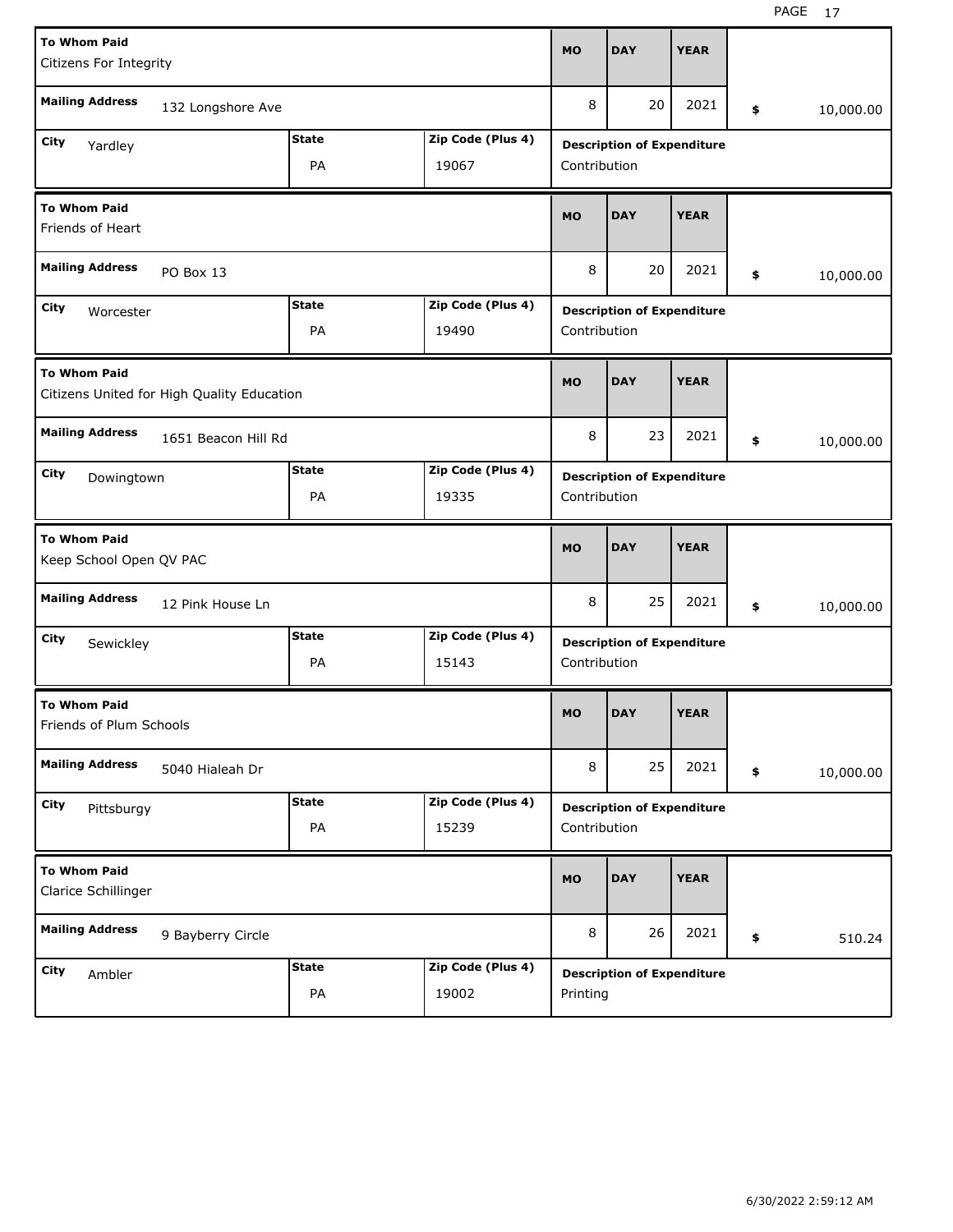| <b>To Whom Paid</b>                       |                          |              |                   | <b>MO</b>    | <b>DAY</b>                        | <b>YEAR</b> |                 |
|-------------------------------------------|--------------------------|--------------|-------------------|--------------|-----------------------------------|-------------|-----------------|
| Clarice Schillinger                       |                          |              |                   |              |                                   |             |                 |
| <b>Mailing Address</b>                    | 9 Bayberry Circle        |              |                   | 8            | 26                                | 2021        | \$<br>5,000.00  |
| City<br>Ambler                            |                          | <b>State</b> | Zip Code (Plus 4) |              | <b>Description of Expenditure</b> |             |                 |
|                                           |                          | PA           | 19002             |              | Management Consulting             |             |                 |
| <b>To Whom Paid</b><br>Marriott Pittsburg |                          |              |                   | <b>MO</b>    | <b>DAY</b>                        | <b>YEAR</b> |                 |
| <b>Mailing Address</b>                    | 112 Washington Place     |              |                   | 8            | 26                                | 2021        | \$<br>1,475.76  |
| City<br>Pittsburgh                        |                          | <b>State</b> | Zip Code (Plus 4) |              | <b>Description of Expenditure</b> |             |                 |
|                                           |                          | PA           | 15219             |              | Lodging & Conference Room         |             |                 |
| <b>To Whom Paid</b><br>United for SCASD   |                          |              |                   | <b>MO</b>    | <b>DAY</b>                        | <b>YEAR</b> |                 |
| <b>Mailing Address</b>                    | PO Box 552               |              |                   | 8            | 28                                | 2021        | \$<br>10,000.00 |
| City<br>State College                     |                          | <b>State</b> | Zip Code (Plus 4) |              | <b>Description of Expenditure</b> |             |                 |
|                                           |                          | PA           | 16804             | Contribution |                                   |             |                 |
|                                           |                          |              |                   |              |                                   |             |                 |
| <b>To Whom Paid</b><br>Friends of BBCC    |                          |              |                   | <b>MO</b>    | <b>DAY</b>                        | <b>YEAR</b> |                 |
| <b>Mailing Address</b>                    | PO Box 345, 300 N 7th St |              |                   | 8            | 28                                | 2021        | \$<br>10,000.00 |
| City                                      |                          | <b>State</b> | Zip Code (Plus 4) |              |                                   |             |                 |
| Perkasie                                  |                          | PA           | 18944             | Contribution | <b>Description of Expenditure</b> |             |                 |
| <b>To Whom Paid</b><br>Friends of CR      |                          |              |                   | <b>MO</b>    | <b>DAY</b>                        | <b>YEAR</b> |                 |
| <b>Mailing Address</b>                    | 70 Woodside Ln           |              |                   | 8            | 28                                | 2021        | \$<br>10,000.00 |
| City                                      |                          | <b>State</b> | Zip Code (Plus 4) |              |                                   |             |                 |
| New Hope                                  |                          | PA           | 18938             | Contribution | <b>Description of Expenditure</b> |             |                 |
| <b>To Whom Paid</b><br>Flip4PV            |                          |              |                   | <b>MO</b>    | <b>DAY</b>                        | <b>YEAR</b> |                 |
| <b>Mailing Address</b>                    | 151 Derr Dr              |              |                   | 8            | 28                                | 2021        | \$<br>10,000.00 |
| City<br>Collegeville                      |                          | <b>State</b> | Zip Code (Plus 4) |              | <b>Description of Expenditure</b> |             |                 |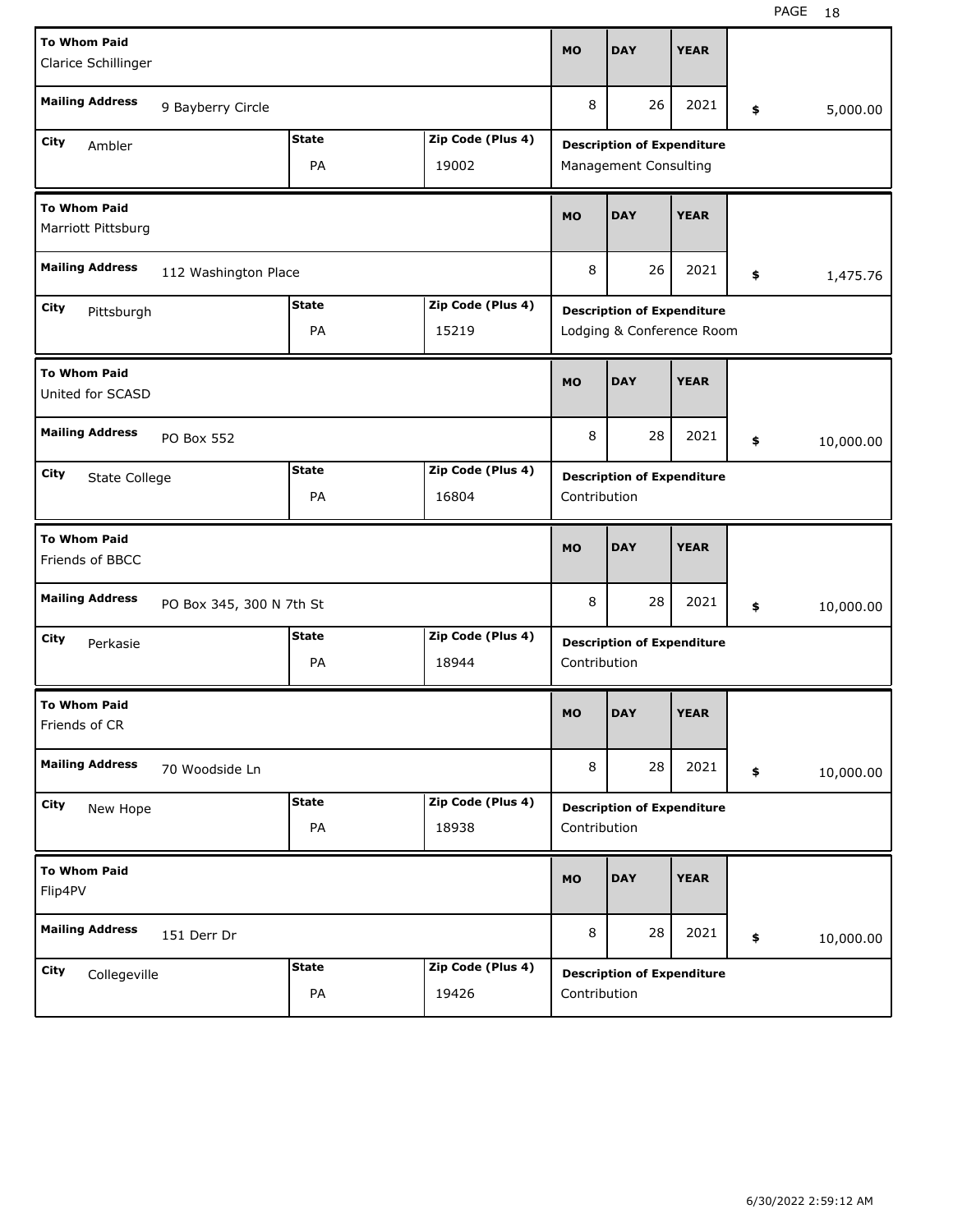| <b>To Whom Paid</b><br><b>Citizens for Central York</b> |                                                         |              |                   | <b>MO</b>    | <b>DAY</b>                                                        | <b>YEAR</b> |                 |
|---------------------------------------------------------|---------------------------------------------------------|--------------|-------------------|--------------|-------------------------------------------------------------------|-------------|-----------------|
| <b>Mailing Address</b>                                  | 111 E Market St                                         |              |                   | 8            | 28                                                                | 2021        | \$<br>10,000.00 |
| City<br>York                                            |                                                         | <b>State</b> | Zip Code (Plus 4) |              | <b>Description of Expenditure</b>                                 |             |                 |
|                                                         |                                                         | PA           | 17401             | Contribution |                                                                   |             |                 |
| <b>To Whom Paid</b>                                     | School Board Candidates for Wissahickon School District |              |                   | <b>MO</b>    | <b>DAY</b>                                                        | <b>YEAR</b> |                 |
| <b>Mailing Address</b>                                  | PO Box 538                                              |              |                   | 8            | 28                                                                | 2021        | \$<br>10,000.00 |
| City<br>Gwynedd Valley                                  |                                                         | <b>State</b> | Zip Code (Plus 4) |              | <b>Description of Expenditure</b>                                 |             |                 |
|                                                         |                                                         | PA           | 19437             | Contribution |                                                                   |             |                 |
| <b>To Whom Paid</b>                                     | <b>Voters for School Board Candidates</b>               |              |                   | <b>MO</b>    | <b>DAY</b>                                                        | <b>YEAR</b> |                 |
| <b>Mailing Address</b>                                  | 2175 Deer Trail Rd                                      |              |                   | 8            | 30                                                                | 2021        | \$<br>10,000.00 |
| City<br>Coopersburg                                     |                                                         | <b>State</b> | Zip Code (Plus 4) |              | <b>Description of Expenditure</b>                                 |             |                 |
|                                                         |                                                         | PA           | 18036             | Contribution |                                                                   |             |                 |
| <b>To Whom Paid</b><br>Beth Ann Rosica                  |                                                         |              |                   | <b>MO</b>    | <b>DAY</b>                                                        | <b>YEAR</b> |                 |
| <b>Mailing Address</b>                                  | 338 West Miner St                                       |              |                   | 8            | 30                                                                | 2021        | \$<br>2,500.00  |
| City<br><b>West Chester</b>                             |                                                         | <b>State</b> | Zip Code (Plus 4) |              | <b>Description of Expenditure</b>                                 |             |                 |
|                                                         |                                                         | PA           | 19382             |              | <b>Communications Consulting</b>                                  |             |                 |
| <b>To Whom Paid</b>                                     |                                                         |              |                   |              |                                                                   |             |                 |
| 82 Ventures LLC                                         |                                                         |              |                   | <b>MO</b>    | <b>DAY</b>                                                        | <b>YEAR</b> |                 |
| <b>Mailing Address</b>                                  | 1412 33rd St NW                                         |              |                   | 8            | 31                                                                | 2021        | \$<br>10,000.00 |
| City                                                    |                                                         | <b>State</b> | Zip Code (Plus 4) |              |                                                                   |             |                 |
| Washington                                              |                                                         | DC           | 20007             |              | <b>Description of Expenditure</b><br>General/Political Consulting |             |                 |
| <b>To Whom Paid</b><br>W Hotels                         |                                                         |              |                   | <b>MO</b>    | <b>DAY</b>                                                        | <b>YEAR</b> |                 |
| <b>Mailing Address</b>                                  | 2201 Collins Ave                                        |              |                   | 9            | $\overline{7}$                                                    | 2021        | \$<br>1,262.40  |
| City<br>Miami Beach                                     |                                                         | <b>State</b> | Zip Code (Plus 4) |              | <b>Description of Expenditure</b>                                 |             |                 |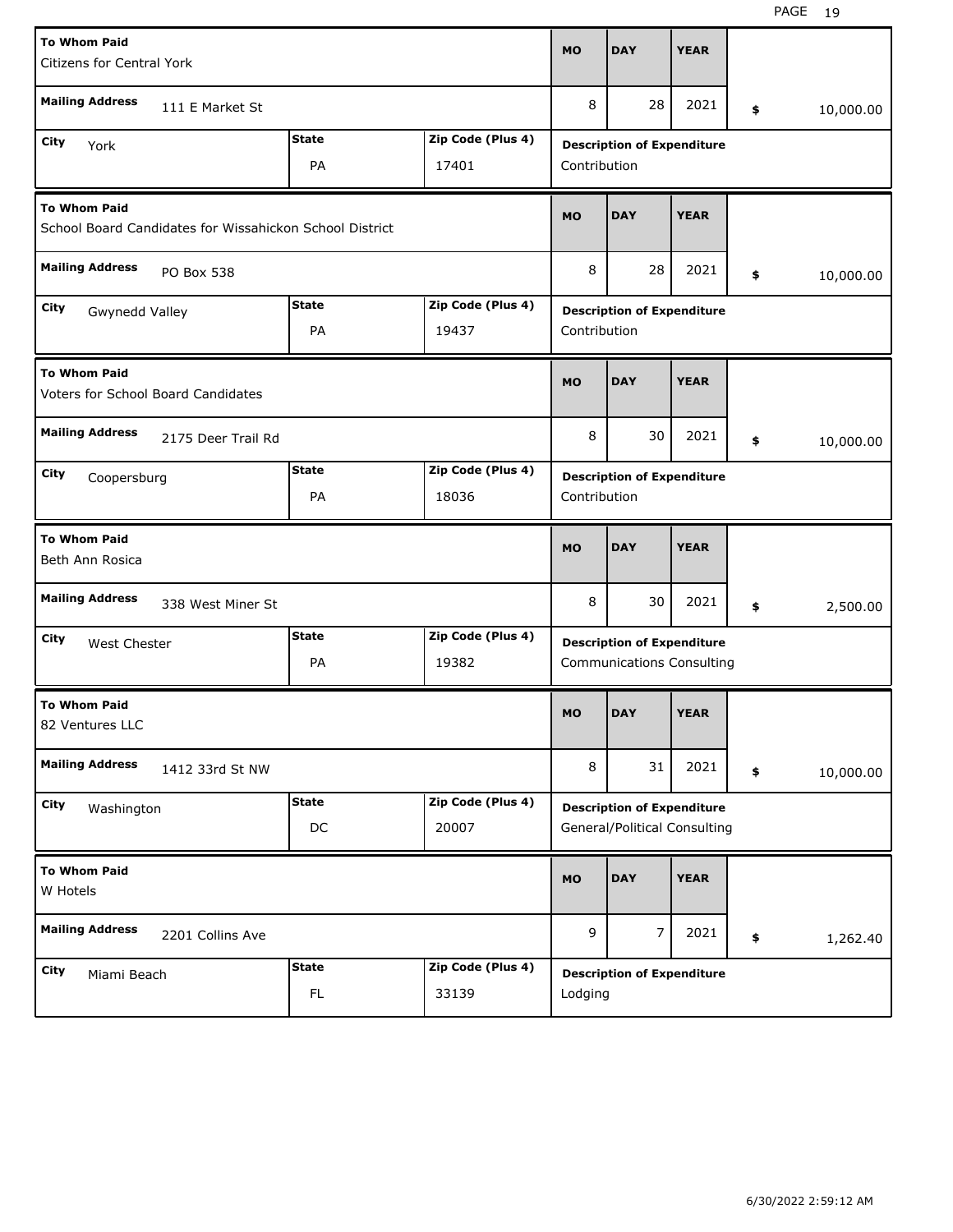| <b>To Whom Paid</b><br>Back 2 Basics PA               |                                             |              |                   | <b>MO</b>    | <b>DAY</b>                        | <b>YEAR</b>                       |                 |
|-------------------------------------------------------|---------------------------------------------|--------------|-------------------|--------------|-----------------------------------|-----------------------------------|-----------------|
| <b>Mailing Address</b>                                | 2650 Lewisville Rd                          |              |                   | 9            | $\overline{7}$                    | 2021                              | \$<br>10,000.00 |
| City<br>Oxford                                        |                                             | <b>State</b> | Zip Code (Plus 4) |              | <b>Description of Expenditure</b> |                                   |                 |
|                                                       |                                             | PA           | 19363             | Contribution |                                   |                                   |                 |
| <b>To Whom Paid</b><br>Friends of OJR                 |                                             |              |                   | <b>MO</b>    | <b>DAY</b>                        | <b>YEAR</b>                       |                 |
| <b>Mailing Address</b>                                | 460 Garner Ave                              |              |                   | 9            | $\overline{7}$                    | 2021                              | \$<br>10,000.00 |
| City<br>Pottstown                                     |                                             | <b>State</b> | Zip Code (Plus 4) |              | <b>Description of Expenditure</b> |                                   |                 |
|                                                       |                                             | PA           | 19465             | Contribution |                                   |                                   |                 |
| <b>To Whom Paid</b><br>Quakertown Strong              |                                             |              |                   | <b>MO</b>    | <b>DAY</b>                        | <b>YEAR</b>                       |                 |
| <b>Mailing Address</b>                                | 1975 Upper Ridge Rd                         |              |                   | 10           | $\overline{7}$                    | 2021                              | \$<br>10,000.00 |
| City<br>Green Lane                                    |                                             | <b>State</b> | Zip Code (Plus 4) |              | <b>Description of Expenditure</b> |                                   |                 |
|                                                       |                                             | PA           | 18054             | Contribution |                                   |                                   |                 |
| <b>To Whom Paid</b>                                   | Responsible Parents for Wilson School Board |              |                   | <b>MO</b>    | <b>DAY</b>                        | <b>YEAR</b>                       |                 |
| <b>Mailing Address</b>                                | 5 Old Wernersville Rd                       |              |                   | 9            | 7                                 | 2021                              | \$<br>10,000.00 |
| City<br>Reading                                       |                                             | <b>State</b> | Zip Code (Plus 4) |              |                                   |                                   |                 |
|                                                       |                                             | PA           |                   |              |                                   | <b>Description of Expenditure</b> |                 |
|                                                       |                                             |              | 19608             | Contribution |                                   |                                   |                 |
| <b>To Whom Paid</b><br>K-12 School First              |                                             |              |                   | MO           | <b>DAY</b>                        | <b>YEAR</b>                       |                 |
| <b>Mailing Address</b>                                | 313 Bentfield Ln                            |              |                   | 9            | $\overline{7}$                    | 2021                              | \$<br>10,000.00 |
| City                                                  |                                             | <b>State</b> | Zip Code (Plus 4) |              | <b>Description of Expenditure</b> |                                   |                 |
| Enon Valley                                           |                                             | PA           | 16120             | Contribution |                                   |                                   |                 |
| <b>To Whom Paid</b><br>Norristown Area Students First |                                             |              |                   | <b>MO</b>    | <b>DAY</b>                        | <b>YEAR</b>                       |                 |
| <b>Mailing Address</b>                                | 1745 W Main St                              |              |                   | 9            | 8                                 | 2021                              | \$<br>10,000.00 |
| City<br>Jeffersonville                                |                                             | <b>State</b> | Zip Code (Plus 4) |              | <b>Description of Expenditure</b> |                                   |                 |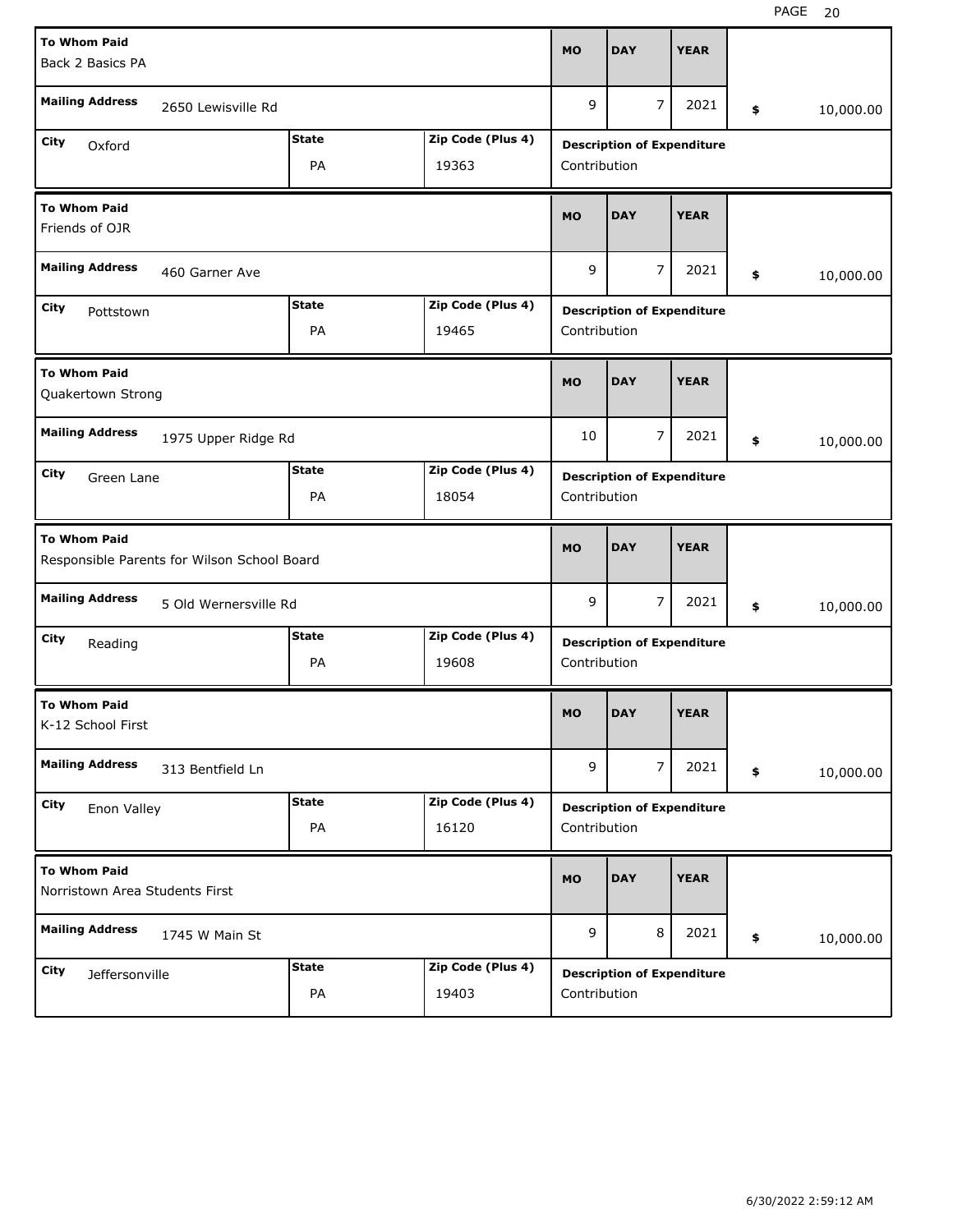| <b>To Whom Paid</b><br>Concerned Parents for Hempfield   |                    |                            | <b>MO</b>    | <b>DAY</b>                        | <b>YEAR</b> |                 |
|----------------------------------------------------------|--------------------|----------------------------|--------------|-----------------------------------|-------------|-----------------|
| <b>Mailing Address</b><br>5215 Brook Dr                  |                    |                            | 9            | 10                                | 2021        | \$<br>10,000.00 |
| City<br>East Petersburg                                  | <b>State</b><br>PA | Zip Code (Plus 4)<br>17520 | Contribution | <b>Description of Expenditure</b> |             |                 |
| <b>To Whom Paid</b><br>Citizens For Children             |                    |                            | <b>MO</b>    | <b>DAY</b>                        | <b>YEAR</b> |                 |
| <b>Mailing Address</b><br>PO Box 89                      |                    |                            | 9            | 10                                | 2021        | \$<br>10,000.00 |
| City<br>Rossville                                        | <b>State</b><br>PA | Zip Code (Plus 4)<br>17601 | Contribution | <b>Description of Expenditure</b> |             |                 |
| <b>To Whom Paid</b><br>Lower Moreland Students First PAC |                    |                            | <b>MO</b>    | <b>DAY</b>                        | <b>YEAR</b> |                 |
| <b>Mailing Address</b><br>PO Box 162                     |                    |                            | 9            | 20                                | 2021        | \$<br>10,000.00 |
| City<br>Huntingdon Valley                                | <b>State</b><br>PA | Zip Code (Plus 4)<br>19006 | Contribution | <b>Description of Expenditure</b> |             |                 |
|                                                          |                    |                            |              |                                   |             |                 |
| <b>To Whom Paid</b><br>Restore Lehigh Schools            |                    |                            | <b>MO</b>    | <b>DAY</b>                        | <b>YEAR</b> |                 |
| <b>Mailing Address</b><br>PO Box 451                     |                    |                            | 9            | 20                                | 2021        | \$<br>10,000.00 |
| City<br>Whitehall                                        | <b>State</b><br>PA | Zip Code (Plus 4)<br>18052 | Contribution | <b>Description of Expenditure</b> |             |                 |
| <b>To Whom Paid</b><br>Palmyra First PAC                 |                    |                            | <b>MO</b>    | <b>DAY</b>                        | <b>YEAR</b> |                 |
| <b>Mailing Address</b><br>6001 Colebrook Rd              |                    |                            | 9            | 20                                | 2021        | \$<br>10,000.00 |
| City<br>Palmyra                                          | <b>State</b><br>PA | Zip Code (Plus 4)<br>17078 | Contribution | <b>Description of Expenditure</b> |             |                 |
| <b>To Whom Paid</b><br>Friends of NHS School District    |                    |                            | <b>MO</b>    | <b>DAY</b>                        | <b>YEAR</b> |                 |
| <b>Mailing Address</b><br>408 Rockwood Path              |                    |                            | 9            | 20                                | 2021        | \$<br>10,000.00 |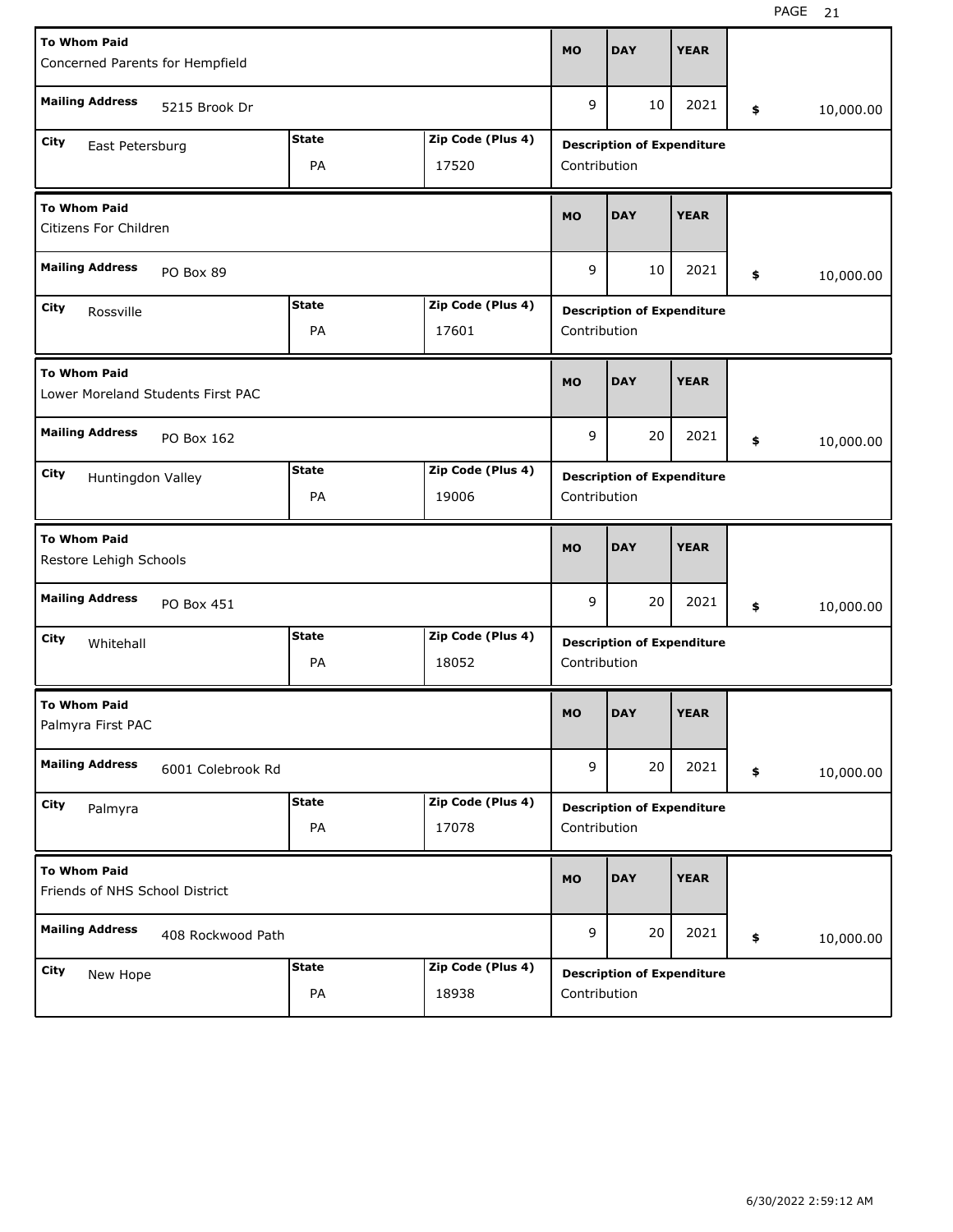| <b>To Whom Paid</b>                                      |                                        |              |                   |              |                                   |             |                 |
|----------------------------------------------------------|----------------------------------------|--------------|-------------------|--------------|-----------------------------------|-------------|-----------------|
| <b>Build A Board</b>                                     |                                        |              |                   | <b>MO</b>    | <b>DAY</b>                        | <b>YEAR</b> |                 |
|                                                          |                                        |              |                   |              |                                   |             |                 |
| <b>Mailing Address</b>                                   | 736 Coal St                            |              |                   | 9            | 20                                | 2021        | \$<br>10,000.00 |
| City<br>Lehighton                                        |                                        | <b>State</b> | Zip Code (Plus 4) |              | <b>Description of Expenditure</b> |             |                 |
|                                                          |                                        | PA           | 18235             | Contribution |                                   |             |                 |
| <b>To Whom Paid</b><br><b>Haverford Values Education</b> |                                        |              |                   | <b>MO</b>    | <b>DAY</b>                        | <b>YEAR</b> |                 |
| <b>Mailing Address</b>                                   |                                        |              |                   |              |                                   |             |                 |
|                                                          | 1224 E Darby Rd                        |              |                   | 9            | 20                                | 2021        | \$<br>10,000.00 |
| City<br>Havertown                                        |                                        | <b>State</b> | Zip Code (Plus 4) |              | <b>Description of Expenditure</b> |             |                 |
|                                                          |                                        | PA           | 19083             | Contribution |                                   |             |                 |
| <b>To Whom Paid</b><br>RTM Renaissance Committee         |                                        |              |                   | <b>MO</b>    | <b>DAY</b>                        | <b>YEAR</b> |                 |
| <b>Mailing Address</b>                                   | 323 W Front St                         |              |                   | 9            | 20                                | 2021        | \$<br>10,000.00 |
| City<br>Media                                            |                                        | <b>State</b> | Zip Code (Plus 4) |              | <b>Description of Expenditure</b> |             |                 |
|                                                          |                                        | PA           | 19063             | Contribution |                                   |             |                 |
|                                                          |                                        |              |                   |              |                                   |             |                 |
| <b>To Whom Paid</b><br>Friends of NHSD                   |                                        |              |                   | <b>MO</b>    | <b>DAY</b>                        | <b>YEAR</b> |                 |
| <b>Mailing Address</b>                                   | 408 Englewood Dr                       |              |                   | 9            | 20                                | 2021        | \$<br>10,000.00 |
| City<br>Pittsburg                                        |                                        | <b>State</b> | Zip Code (Plus 4) |              | <b>Description of Expenditure</b> |             |                 |
|                                                          |                                        | PA           | 15237             | Contribution |                                   |             |                 |
| <b>To Whom Paid</b>                                      | Moving Derry Township Schools Forward  |              |                   | <b>MO</b>    | <b>DAY</b>                        | <b>YEAR</b> |                 |
| <b>Mailing Address</b>                                   | 210 Kelker St                          |              |                   | 9            | 20                                | 2021        | \$<br>10,000.00 |
| City<br>Harrisburg                                       |                                        | <b>State</b> | Zip Code (Plus 4) |              | <b>Description of Expenditure</b> |             |                 |
|                                                          |                                        | PA           | 17102             | Contribution |                                   |             |                 |
| <b>To Whom Paid</b>                                      | Moving Central Dauphin Schools Forward |              |                   | <b>MO</b>    | <b>DAY</b>                        | <b>YEAR</b> |                 |
| <b>Mailing Address</b>                                   | 210 Kelker St                          |              |                   | 9            | 20                                | 2021        | \$<br>10,000.00 |
| <b>City</b><br>Harrisburg                                |                                        | <b>State</b> | Zip Code (Plus 4) |              | <b>Description of Expenditure</b> |             |                 |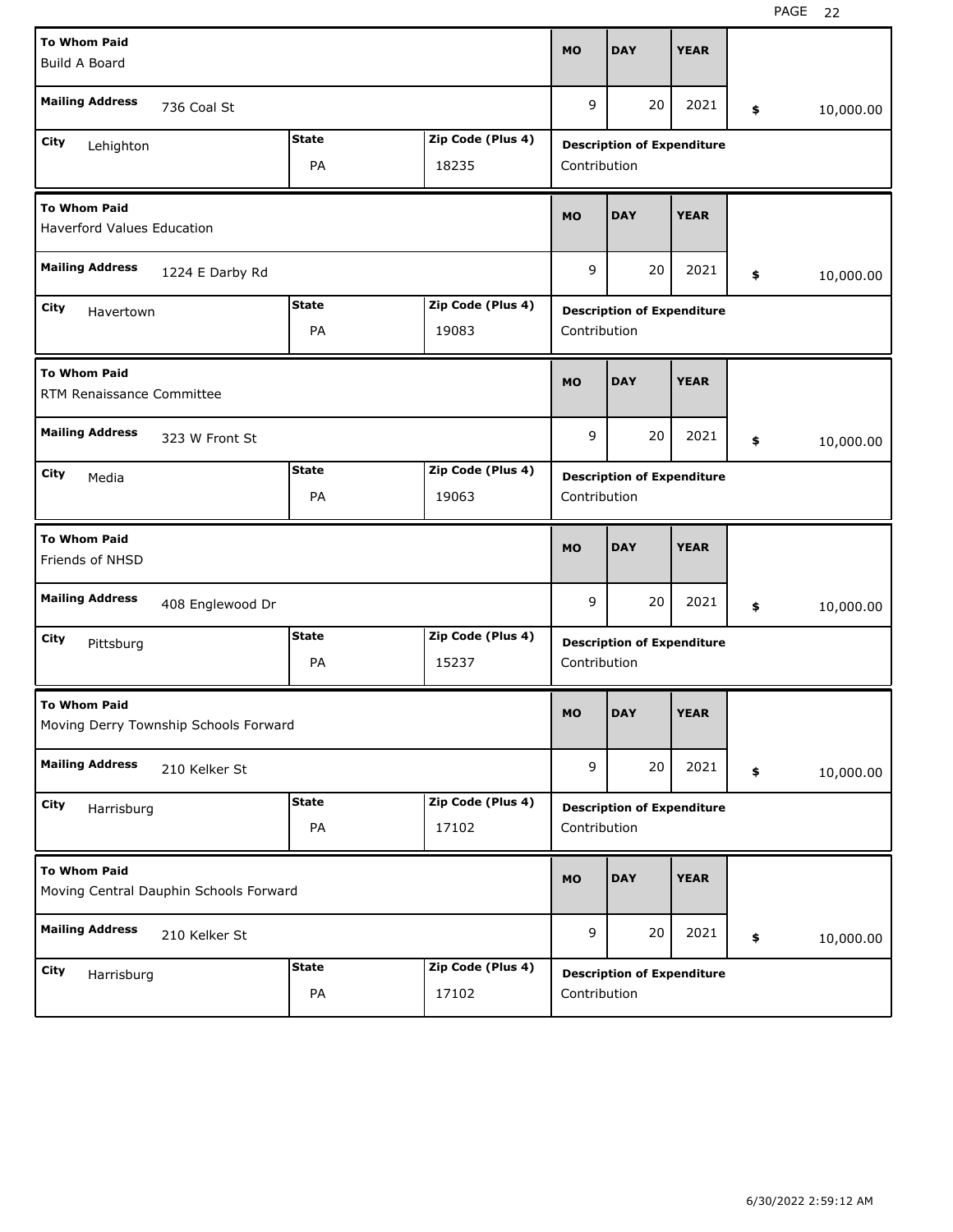| <b>To Whom Paid</b>                             |                          |              |                   | <b>MO</b>    | <b>DAY</b>                        | <b>YEAR</b> |                 |
|-------------------------------------------------|--------------------------|--------------|-------------------|--------------|-----------------------------------|-------------|-----------------|
| Clarice Schillinger                             |                          |              |                   |              |                                   |             |                 |
| <b>Mailing Address</b>                          | 9 Bayberry Circle        |              |                   | 9            | 20                                | 2021        | \$<br>5,000.00  |
| City<br>Ambler                                  |                          | <b>State</b> | Zip Code (Plus 4) |              | <b>Description of Expenditure</b> |             |                 |
|                                                 |                          | PA           | 19002             |              | Management Consulting             |             |                 |
| To Whom Paid<br>Moving Fairview Forward         |                          |              |                   | <b>MO</b>    | <b>DAY</b>                        | <b>YEAR</b> |                 |
| <b>Mailing Address</b>                          | PO Box 711               |              |                   | 9            | 20                                | 2021        | \$<br>10,000.00 |
| City<br>Fairview                                |                          | <b>State</b> | Zip Code (Plus 4) |              | <b>Description of Expenditure</b> |             |                 |
|                                                 |                          | PA           | 16415             | Contribution |                                   |             |                 |
| <b>To Whom Paid</b><br><b>Blackwall PA PAC</b>  |                          |              |                   | <b>MO</b>    | <b>DAY</b>                        | <b>YEAR</b> |                 |
| <b>Mailing Address</b>                          | 922 North 2nd St         |              |                   | 9            | 22                                | 2021        | \$<br>10,000.00 |
| City<br>Harrisburg                              |                          | <b>State</b> | Zip Code (Plus 4) |              | <b>Description of Expenditure</b> |             |                 |
|                                                 |                          | PA           | 17102             | Contribution |                                   |             |                 |
| <b>To Whom Paid</b><br><b>US Postal Service</b> |                          |              |                   | <b>MO</b>    | <b>DAY</b>                        | <b>YEAR</b> |                 |
| <b>Mailing Address</b>                          | 575 Horsham Rd, Unit D38 |              |                   | 9            | 22                                | 2021        | \$<br>129.55    |
| City<br>Horsham                                 |                          | <b>State</b> | Zip Code (Plus 4) |              | <b>Description of Expenditure</b> |             |                 |
|                                                 |                          | PA           | 19044             | Postage      |                                   |             |                 |
| <b>To Whom Paid</b><br>Minuteman Press          |                          |              |                   | <b>MO</b>    | <b>DAY</b>                        | <b>YEAR</b> |                 |
| <b>Mailing Address</b>                          | 501 York Rd              |              |                   | 9            | 22                                | 2021        | \$<br>83.74     |
| City<br>Warminister                             |                          | <b>State</b> | Zip Code (Plus 4) |              | <b>Description of Expenditure</b> |             |                 |
|                                                 |                          | PA           | 18974             | Printing     |                                   |             |                 |
| <b>To Whom Paid</b><br><b>US Postal Service</b> |                          |              |                   | <b>MO</b>    | <b>DAY</b>                        | <b>YEAR</b> |                 |
| <b>Mailing Address</b>                          | 575 Horsham Rd, Unit D38 |              |                   | 9            | 23                                | 2021        | \$<br>26.35     |
|                                                 |                          | <b>State</b> |                   |              |                                   |             |                 |
| City<br>Horsham                                 |                          |              | Zip Code (Plus 4) |              | <b>Description of Expenditure</b> |             |                 |

H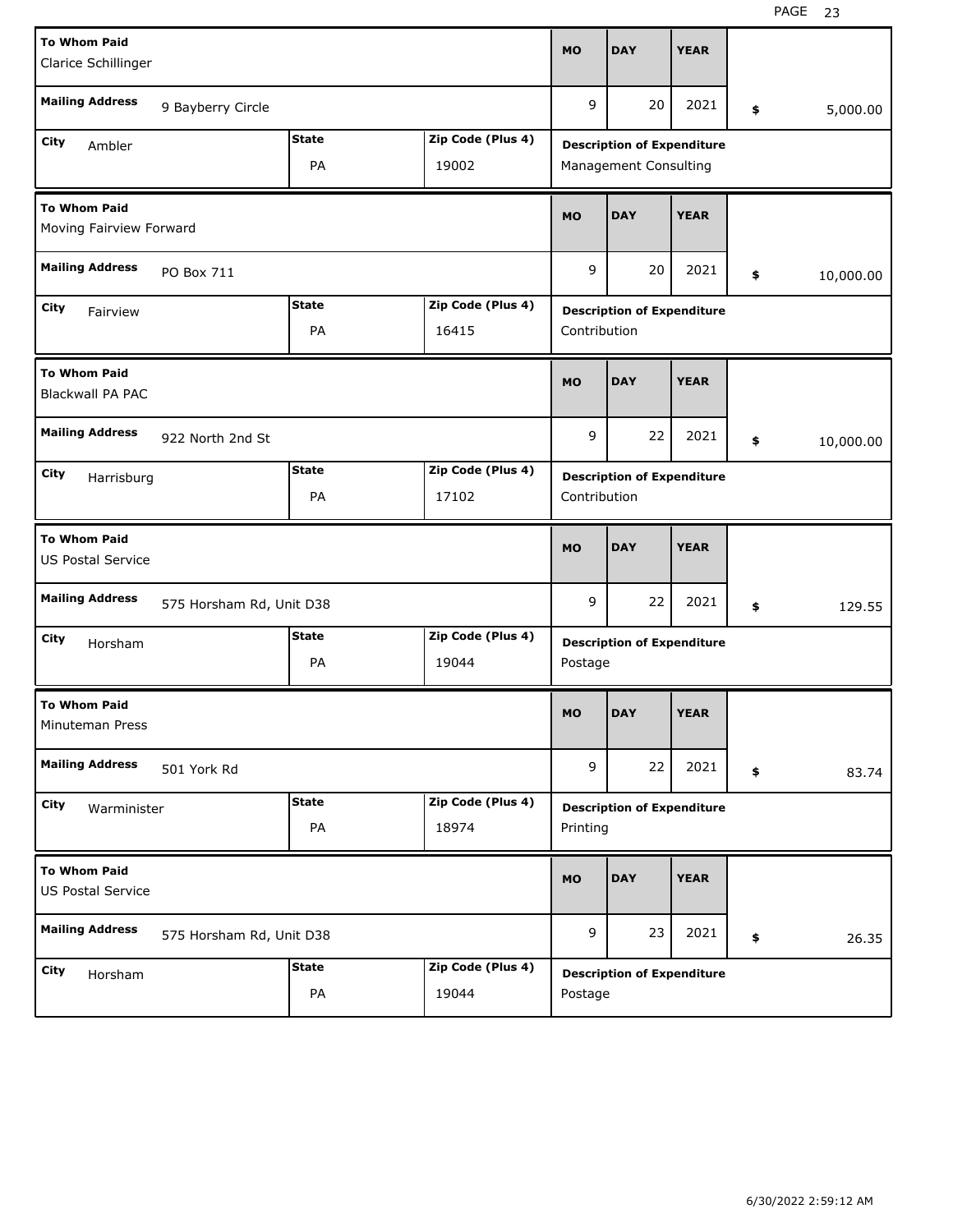| <b>To Whom Paid</b>                                   |              |                   |           |                                   |             |                |
|-------------------------------------------------------|--------------|-------------------|-----------|-----------------------------------|-------------|----------------|
| Amtrack                                               |              |                   | <b>MO</b> | <b>DAY</b>                        | <b>YEAR</b> |                |
| <b>Mailing Address</b><br>60 Massachusetts Ave        |              |                   | 9         | 24                                | 2021        | \$<br>60.00    |
| City<br>Washington                                    | <b>State</b> | Zip Code (Plus 4) |           | <b>Description of Expenditure</b> |             |                |
|                                                       | DC           | 20002             | Travel    |                                   |             |                |
| <b>To Whom Paid</b><br>Minuteman Press                |              |                   | <b>MO</b> | <b>DAY</b>                        | <b>YEAR</b> |                |
| <b>Mailing Address</b><br>501 York Rd                 |              |                   | 9         | 28                                | 2021        | \$<br>376.86   |
| City<br>Warminister                                   | <b>State</b> | Zip Code (Plus 4) |           | <b>Description of Expenditure</b> |             |                |
|                                                       | PA           | 18974             | Printing  |                                   |             |                |
| <b>To Whom Paid</b><br>Johnson Kendall & Johnson Inc. |              |                   | <b>MO</b> | <b>DAY</b>                        | <b>YEAR</b> |                |
| <b>Mailing Address</b><br>109 Pheasant Rd             |              |                   | 9         | 28                                | 2021        | \$<br>1,680.19 |
| City<br>Newtown                                       | <b>State</b> | Zip Code (Plus 4) |           | <b>Description of Expenditure</b> |             |                |
|                                                       | PA           | 18940             | Insurance |                                   |             |                |
|                                                       |              |                   |           |                                   |             |                |
| <b>To Whom Paid</b><br>Amtrack                        |              |                   | <b>MO</b> | <b>DAY</b>                        | <b>YEAR</b> |                |
| <b>Mailing Address</b><br>60 Massachusetts Ave        |              |                   | 9         | 29                                | 2021        | \$<br>60.00    |
| City<br>Washington                                    | <b>State</b> | Zip Code (Plus 4) |           | <b>Description of Expenditure</b> |             |                |
|                                                       | DC           | 20002             | Travel    |                                   |             |                |
| <b>To Whom Paid</b><br>Facebook                       |              |                   | <b>MO</b> | <b>DAY</b>                        | <b>YEAR</b> |                |
| <b>Mailing Address</b><br>1 Hacker Way                |              |                   | 10        | 4                                 | 2021        | \$<br>100.00   |
| City<br>Menlo Park                                    | <b>State</b> | Zip Code (Plus 4) |           | <b>Description of Expenditure</b> |             |                |
|                                                       | ${\sf CA}$   | 94025             |           | <b>Advertising Services</b>       |             |                |
| <b>To Whom Paid</b><br><b>Staples</b>                 |              |                   | <b>MO</b> | <b>DAY</b>                        | <b>YEAR</b> |                |
| <b>Mailing Address</b><br>1210 N Bethlehem Pike       |              |                   | 10        | 13                                | 2021        | \$<br>153.68   |
| City<br>North Wales                                   | <b>State</b> | Zip Code (Plus 4) |           | <b>Description of Expenditure</b> |             |                |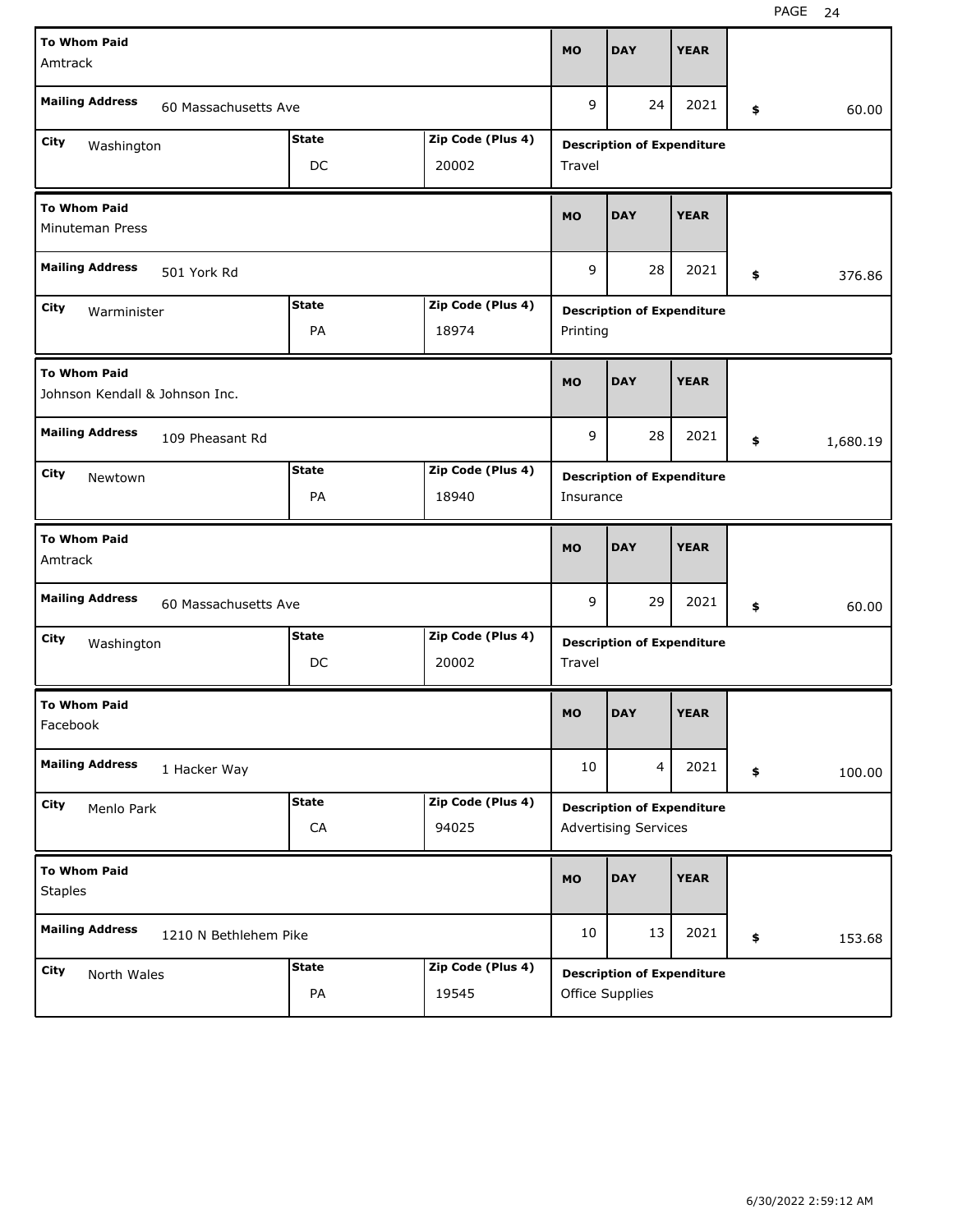| <b>To Whom Paid</b><br>The UPS Store                                                  |                    |                            |             | <b>DAY</b>                                                            | <b>YEAR</b> |    |          |  |  |
|---------------------------------------------------------------------------------------|--------------------|----------------------------|-------------|-----------------------------------------------------------------------|-------------|----|----------|--|--|
| <b>Mailing Address</b><br>868 W Street Rd                                             |                    |                            |             | 13                                                                    | 2021        | \$ | 91.10    |  |  |
| <b>State</b><br>Zip Code (Plus 4)<br>City<br>Warminister<br>PA<br>18974               |                    |                            |             | <b>Description of Expenditure</b><br>Shipping                         |             |    |          |  |  |
| <b>To Whom Paid</b><br><b>American Airlines</b>                                       |                    |                            |             | <b>DAY</b>                                                            | <b>YEAR</b> |    |          |  |  |
| <b>Mailing Address</b><br>PO Box 619616                                               |                    |                            |             | 15                                                                    | 2021        | \$ | 127.81   |  |  |
| <b>State</b><br>Zip Code (Plus 4)<br>City<br><b>DFW Airport</b><br>TX<br>75261        |                    |                            |             | <b>Description of Expenditure</b><br>Travel                           |             |    |          |  |  |
| <b>To Whom Paid</b><br><b>American Airlines</b>                                       | <b>MO</b>          | <b>DAY</b>                 | <b>YEAR</b> |                                                                       |             |    |          |  |  |
| <b>Mailing Address</b><br>PO Box 619616                                               | 10                 | 15                         | 2021        | \$                                                                    | 116.71      |    |          |  |  |
| <b>State</b><br>Zip Code (Plus 4)<br>City<br><b>DFW Airport</b><br><b>TX</b><br>75261 |                    |                            |             | <b>Description of Expenditure</b><br>Travel                           |             |    |          |  |  |
|                                                                                       |                    |                            |             |                                                                       |             |    |          |  |  |
| <b>To Whom Paid</b><br>The UPS Store                                                  |                    |                            | <b>MO</b>   | <b>DAY</b>                                                            | <b>YEAR</b> |    |          |  |  |
| <b>Mailing Address</b><br>868 W Street Rd                                             |                    |                            | 10          | 15                                                                    | 2021        | \$ | 32.13    |  |  |
| City<br>Warminister                                                                   | <b>State</b><br>PA | Zip Code (Plus 4)<br>18974 | Shipping    | <b>Description of Expenditure</b>                                     |             |    |          |  |  |
| <b>To Whom Paid</b><br>Beth Ann Rosica                                                |                    |                            | MO          | <b>DAY</b>                                                            | <b>YEAR</b> |    |          |  |  |
| <b>Mailing Address</b><br>338 West Miner St                                           |                    |                            | 10          | 4                                                                     | 2021        | \$ | 2,644.96 |  |  |
| City<br>West Chester                                                                  | <b>State</b><br>PA | Zip Code (Plus 4)<br>19382 |             | <b>Description of Expenditure</b><br><b>Communications Consulting</b> |             |    |          |  |  |
| <b>To Whom Paid</b><br>Hatboro Horsham Five for the Future                            |                    |                            | <b>MO</b>   | <b>DAY</b>                                                            | <b>YEAR</b> |    |          |  |  |
| <b>Mailing Address</b><br>645 York Road S                                             |                    |                            | 10          | 6                                                                     | 2021        | \$ | 8,000.00 |  |  |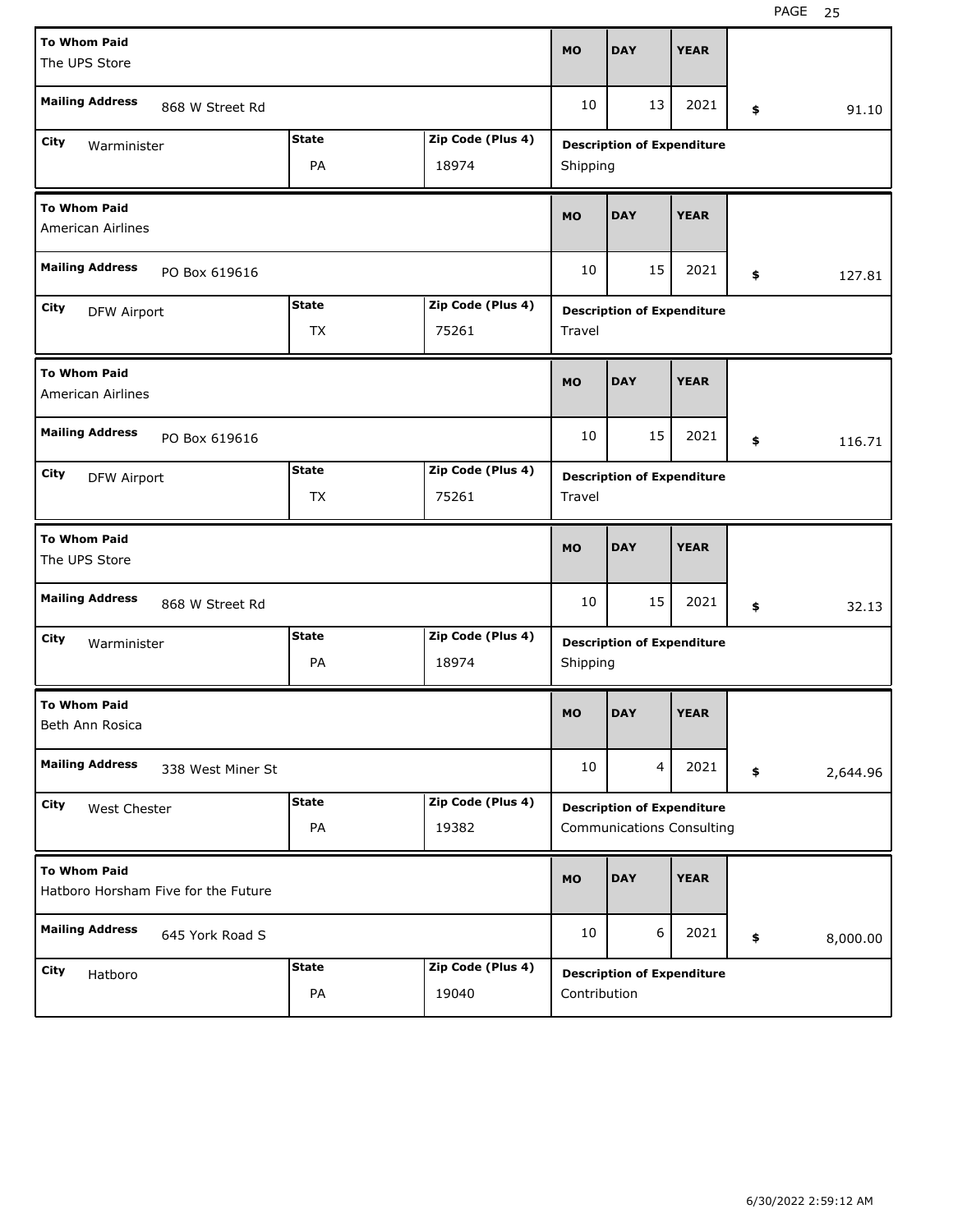| <b>To Whom Paid</b><br>LED Designs LLC                                   |                       |                                   |                                   | <b>DAY</b>                        | <b>YEAR</b> |    |          |  |  |  |
|--------------------------------------------------------------------------|-----------------------|-----------------------------------|-----------------------------------|-----------------------------------|-------------|----|----------|--|--|--|
| <b>Mailing Address</b><br>2768 Meadow Cross Way                          |                       |                                   |                                   | 28                                | 2021        | \$ | 2,200.00 |  |  |  |
| City<br>York                                                             | Zip Code (Plus 4)     | <b>Description of Expenditure</b> |                                   |                                   |             |    |          |  |  |  |
|                                                                          | Graphic Design        |                                   |                                   |                                   |             |    |          |  |  |  |
| <b>To Whom Paid</b><br>LED Designs LLC                                   |                       |                                   |                                   | <b>DAY</b>                        | <b>YEAR</b> |    |          |  |  |  |
| <b>Mailing Address</b><br>2768 Meadow Cross Way                          |                       |                                   |                                   | 26                                | 2021        | \$ | 2,200.00 |  |  |  |
| City<br>York                                                             | <b>State</b>          | Zip Code (Plus 4)                 | <b>Description of Expenditure</b> |                                   |             |    |          |  |  |  |
|                                                                          | PA                    | 17402                             | Graphic Design                    |                                   |             |    |          |  |  |  |
| <b>To Whom Paid</b><br>Students First WC PAC                             | <b>MO</b>             | <b>DAY</b>                        | <b>YEAR</b>                       |                                   |             |    |          |  |  |  |
| <b>Mailing Address</b><br>503 N Walnut St                                | 10                    | 10                                | 2021                              | \$                                | 3,000.00    |    |          |  |  |  |
| <b>State</b><br>Zip Code (Plus 4)<br>City<br>West Chester<br>PA<br>19380 |                       |                                   |                                   | <b>Description of Expenditure</b> |             |    |          |  |  |  |
|                                                                          |                       |                                   |                                   | Contribution                      |             |    |          |  |  |  |
|                                                                          |                       |                                   |                                   |                                   |             |    |          |  |  |  |
| <b>To Whom Paid</b><br>KASD Children First PAC                           |                       |                                   | <b>MO</b>                         | <b>DAY</b>                        | <b>YEAR</b> |    |          |  |  |  |
| <b>Mailing Address</b><br><b>PO Box 223</b>                              |                       |                                   | 10                                | 10                                | 2021        | \$ | 5,000.00 |  |  |  |
| City<br>Lenhartsville                                                    | <b>State</b>          | Zip Code (Plus 4)                 |                                   | <b>Description of Expenditure</b> |             |    |          |  |  |  |
|                                                                          | PA                    | 19534                             | Contribution                      |                                   |             |    |          |  |  |  |
| <b>To Whom Paid</b><br>Reopen Radnor Committee                           |                       |                                   | <b>MO</b>                         | <b>DAY</b>                        | <b>YEAR</b> |    |          |  |  |  |
| <b>Mailing Address</b>                                                   | 104 S. Wayne Ave #282 |                                   | 10                                | 10                                | 2021        | \$ | 5,000.00 |  |  |  |
| City<br>Wayne                                                            | <b>State</b>          | Zip Code (Plus 4)                 |                                   | <b>Description of Expenditure</b> |             |    |          |  |  |  |
|                                                                          | PA                    | 19087                             | Contribution                      |                                   |             |    |          |  |  |  |
| <b>To Whom Paid</b><br>Parents for Partnership                           |                       |                                   | <b>MO</b>                         | <b>DAY</b>                        | <b>YEAR</b> |    |          |  |  |  |
| <b>Mailing Address</b><br>3809 Meyer Ln                                  |                       |                                   | 10                                | 10                                | 2021        | \$ | 5,000.00 |  |  |  |
| City<br>Hatboro                                                          | <b>State</b>          | Zip Code (Plus 4)                 |                                   | <b>Description of Expenditure</b> |             |    |          |  |  |  |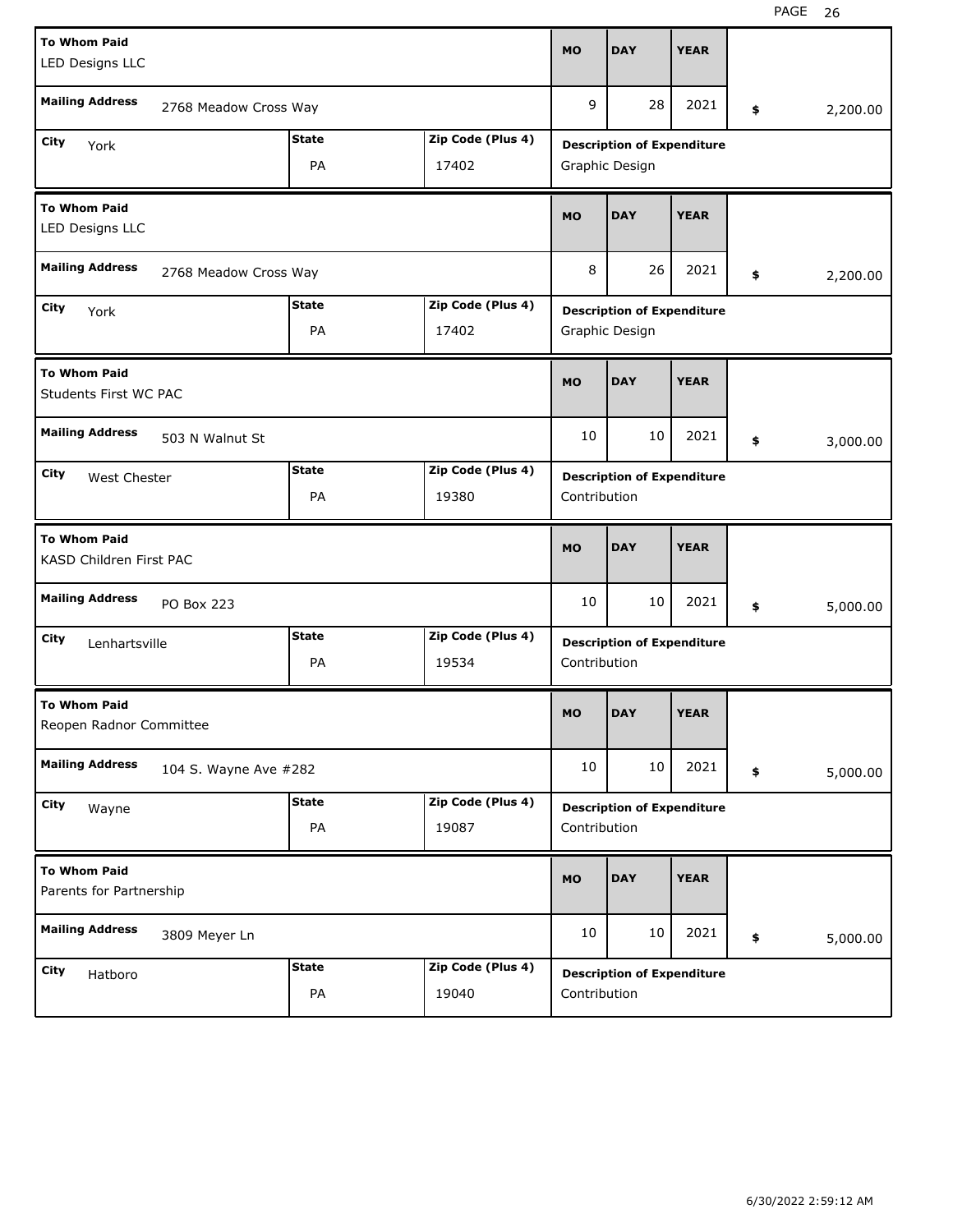| <b>To Whom Paid</b><br>Cumberland County Leadership PAC          |              |                   |                                   | <b>DAY</b>                        | <b>YEAR</b> |    |           |  |  |  |
|------------------------------------------------------------------|--------------|-------------------|-----------------------------------|-----------------------------------|-------------|----|-----------|--|--|--|
| <b>Mailing Address</b><br>PO Box 182                             |              |                   |                                   | 10                                | 2021        | \$ | 10,000.00 |  |  |  |
| <b>State</b><br>Zip Code (Plus 4)<br>City<br>Camp Hill           |              |                   |                                   | <b>Description of Expenditure</b> |             |    |           |  |  |  |
| PA<br>17001                                                      |              |                   |                                   | Contribution                      |             |    |           |  |  |  |
| <b>To Whom Paid</b><br>82 Ventures LLC                           |              |                   |                                   | <b>DAY</b>                        | <b>YEAR</b> |    |           |  |  |  |
| <b>Mailing Address</b><br>1412 33rd St NW                        |              |                   |                                   | 10                                | 2021        | \$ | 10,000.00 |  |  |  |
| <b>State</b><br>Zip Code (Plus 4)<br>City<br>Washington          |              |                   | <b>Description of Expenditure</b> |                                   |             |    |           |  |  |  |
|                                                                  | DC           | 20007             | General/Political Consulting      |                                   |             |    |           |  |  |  |
| <b>To Whom Paid</b><br>McCleary & Sanders for YS School Board    |              |                   |                                   | <b>DAY</b>                        | <b>YEAR</b> |    |           |  |  |  |
| <b>Mailing Address</b><br>211 Pauline Drive #622                 |              |                   |                                   | 10                                | 2021        | \$ | 10,000.00 |  |  |  |
| <b>State</b><br>Zip Code (Plus 4)<br>City<br>York<br>PA<br>17402 |              |                   |                                   | <b>Description of Expenditure</b> |             |    |           |  |  |  |
|                                                                  |              |                   |                                   | Contribution                      |             |    |           |  |  |  |
|                                                                  |              |                   |                                   |                                   |             |    |           |  |  |  |
| <b>To Whom Paid</b><br>Friends of Springfield Education          |              |                   | <b>MO</b>                         | <b>DAY</b>                        | <b>YEAR</b> |    |           |  |  |  |
| <b>Mailing Address</b><br>8 Briar Rd                             |              |                   | 10                                | 10                                | 2021        | \$ | 10,000.00 |  |  |  |
| City<br>Oreland                                                  | <b>State</b> | Zip Code (Plus 4) |                                   | <b>Description of Expenditure</b> |             |    |           |  |  |  |
|                                                                  | PA           | 19075             | Contribution                      |                                   |             |    |           |  |  |  |
| <b>To Whom Paid</b><br>SESD Conservative Parents for Choice      |              |                   | <b>MO</b>                         | <b>DAY</b>                        | <b>YEAR</b> |    |           |  |  |  |
| <b>Mailing Address</b><br>17 Chantilear Ct                       |              |                   | 10                                | 13                                | 2021        | \$ | 5,000.00  |  |  |  |
| City                                                             | <b>State</b> | Zip Code (Plus 4) |                                   | <b>Description of Expenditure</b> |             |    |           |  |  |  |
| Stewartstown                                                     | PA           | 17363             | Contribution                      |                                   |             |    |           |  |  |  |
| <b>To Whom Paid</b><br>Coaltion for a Strong DV                  |              |                   | <b>MO</b>                         | <b>DAY</b>                        | <b>YEAR</b> |    |           |  |  |  |
| <b>Mailing Address</b><br>165 Woodtown Rd                        |              |                   | 10                                | 13                                | 2021        | \$ | 10,000.00 |  |  |  |
| City<br>Shohola                                                  | <b>State</b> | Zip Code (Plus 4) |                                   | <b>Description of Expenditure</b> |             |    |           |  |  |  |